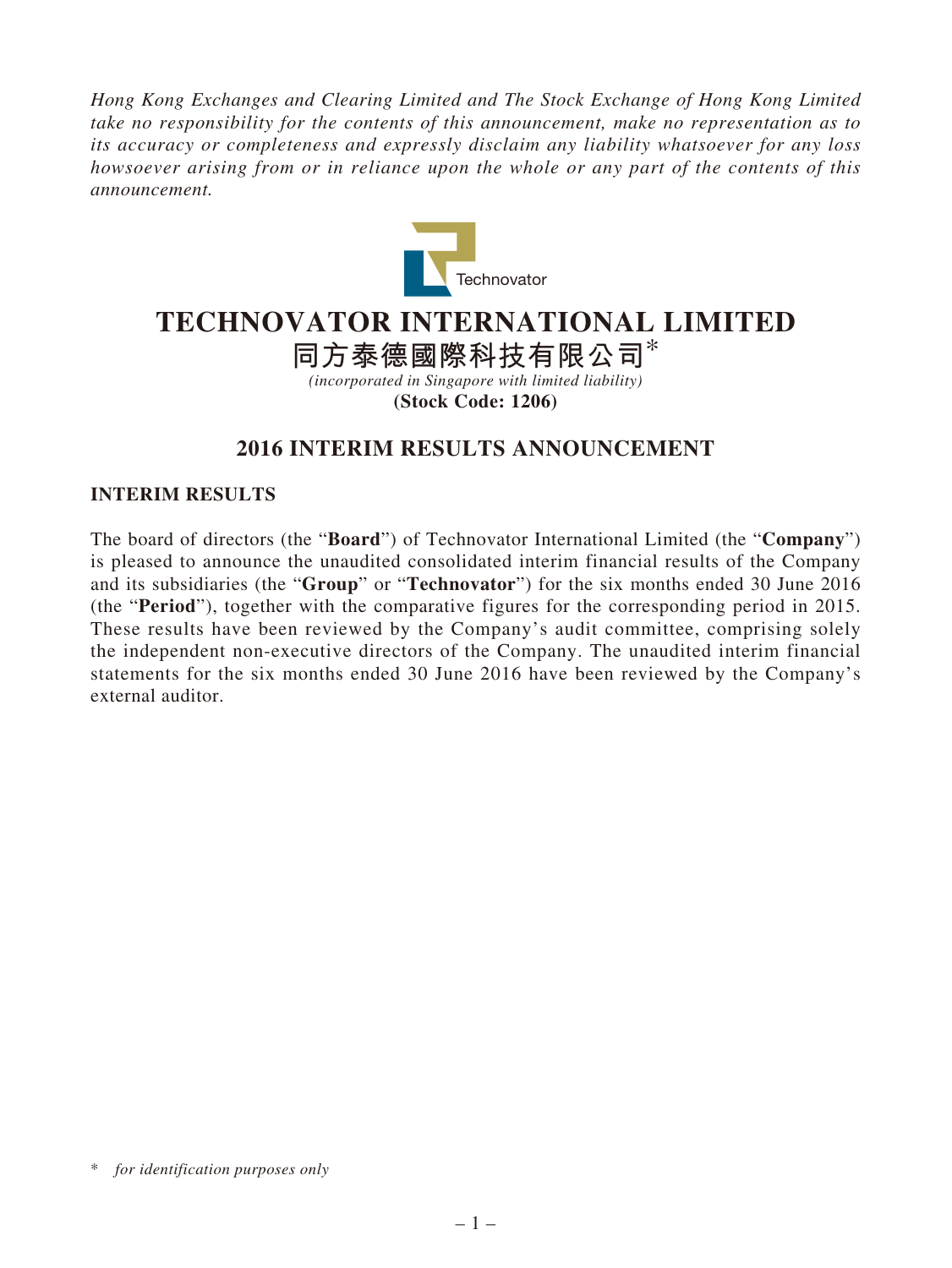# **CONSOLIDATED INCOME STATEMENT**

*For the six months ended 30 June 2016 – unaudited (Expressed in Renminbi ("RMB"))*

|                                                                                                                  |                       | Six months ended 30 June                  |                                          |
|------------------------------------------------------------------------------------------------------------------|-----------------------|-------------------------------------------|------------------------------------------|
|                                                                                                                  | <b>Note</b>           | 2016<br><b>RMB'000</b>                    | 2015<br><b>RMB'000</b><br>(Restated)     |
| <b>Continuing operations</b>                                                                                     |                       |                                           |                                          |
| Revenue                                                                                                          | 4,5                   | 537,179                                   | 531,537                                  |
| Cost of sales                                                                                                    |                       | (408, 640)                                | (389, 288)                               |
| <b>Gross profit</b>                                                                                              |                       | 128,539                                   | 142,249                                  |
| Other revenue<br>Other net gain<br>Selling and distribution costs<br>Administrative and other operating expenses |                       | 15,587<br>34,191<br>(27, 355)<br>(65,087) | 22,651<br>2,280<br>(27, 432)<br>(53,217) |
| <b>Profit from operations</b>                                                                                    |                       | 85,875                                    | 86,531                                   |
| Finance costs                                                                                                    | 6(a)                  | (19, 814)                                 | (16, 577)                                |
| <b>Profit before taxation</b>                                                                                    |                       | 66,061                                    | 69,954                                   |
| Income tax                                                                                                       | $\overline{7}$        | (5,297)                                   | (7,986)                                  |
| Profit for the period from continuing operations                                                                 |                       | 60,764                                    | 61,968                                   |
| <b>Discontinued operation</b>                                                                                    |                       |                                           |                                          |
| Profit for the period from discontinued operation                                                                | $\boldsymbol{\delta}$ |                                           | 8,974                                    |
| Profit for the period                                                                                            |                       | 60,764                                    | 70,942                                   |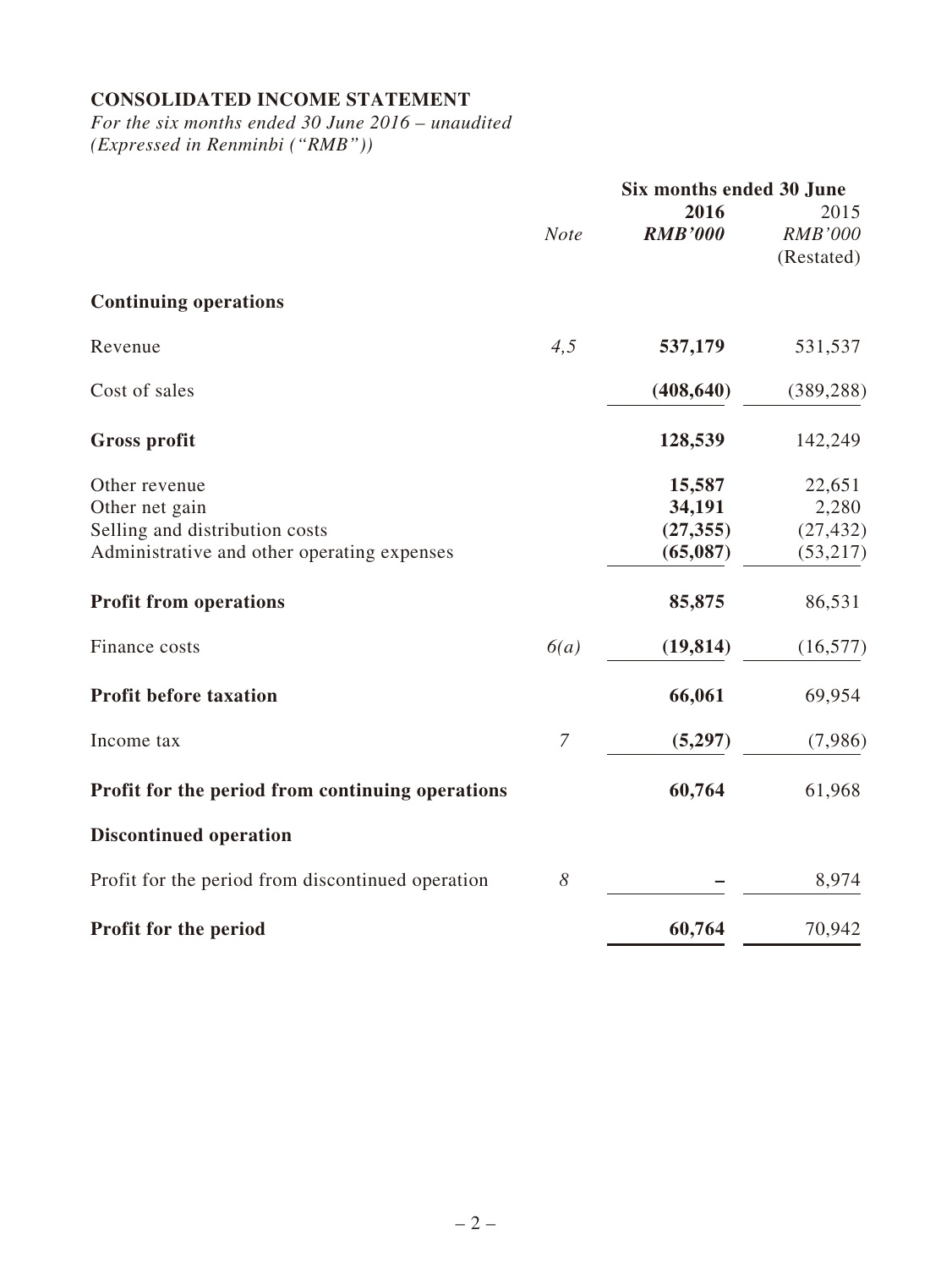# **CONSOLIDATED INCOME STATEMENT (CONTINUED)**

*For the six months ended 30 June 2016 – unaudited (Expressed in Renminbi ("RMB"))*

|                                                     | Six months ended 30 June |                        |                                      |
|-----------------------------------------------------|--------------------------|------------------------|--------------------------------------|
|                                                     | <b>Note</b>              | 2016<br><b>RMB'000</b> | 2015<br><b>RMB'000</b><br>(Restated) |
| Profit attributable to:                             |                          |                        |                                      |
| Equity shareholders of the Company                  |                          |                        |                                      |
| - Profit for the period from continuing operations  |                          | 62,172                 | 62,041                               |
| - Profit for the period from discontinued operation |                          |                        | 6,187                                |
|                                                     |                          | 62,172                 | 68,228                               |
| Non-controlling interests                           |                          |                        |                                      |
| - Profit for the period from continuing operations  |                          | (1,408)                | (73)                                 |
| - Profit for the period from discontinued operation |                          |                        | 2,787                                |
|                                                     |                          | (1,408)                | 2,714                                |
| Profit for the period                               |                          | 60,764                 | 70,942                               |
| <b>Earnings per share</b>                           | 9                        |                        |                                      |
| For continuing and discontinued operations          |                          |                        |                                      |
| $-$ Basic (RMB)                                     |                          | 0.0780                 | 0.1004                               |
| - Diluted (RMB)                                     |                          | 0.0767                 | 0.0904                               |
| For continuing operations                           |                          |                        |                                      |
| $-$ Basic (RMB)                                     |                          | 0.0780                 | 0.0913                               |
| - Diluted (RMB)                                     |                          | 0.0767                 | 0.0840                               |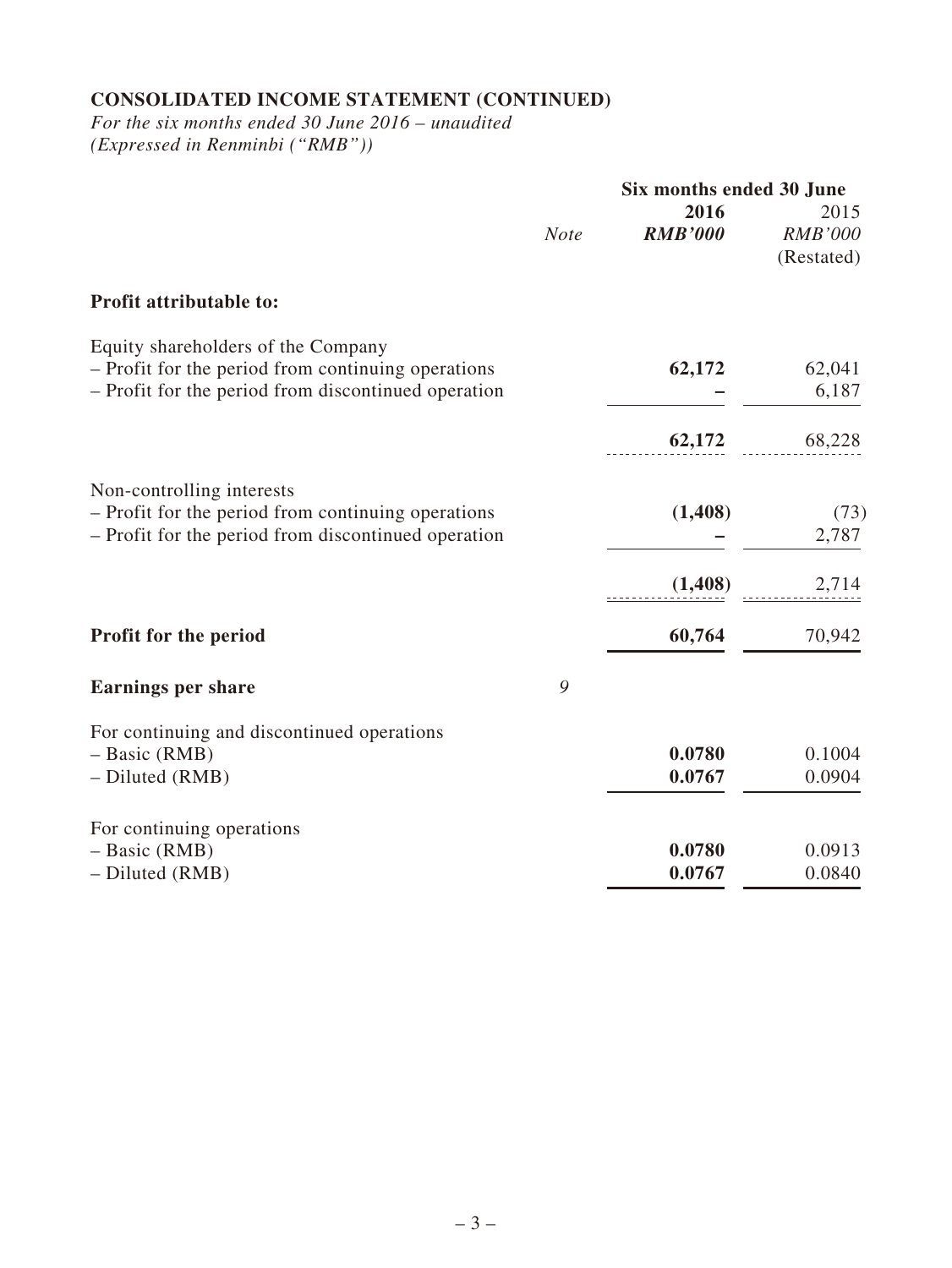# **CONSOLIDATED STATEMENT OF COMPREHENSIVE INCOME**

*For the six months ended 30 June 2016 – unaudited (Expressed in Renminbi ("RMB"))*

| Six months ended 30 June |                |  |
|--------------------------|----------------|--|
| 2016                     | 2015           |  |
| <b>RMB'000</b>           | <b>RMB'000</b> |  |
|                          | (Restated)     |  |
| 60,764                   | 70,942         |  |
|                          |                |  |
|                          |                |  |
|                          |                |  |
|                          | (7, 723)       |  |
| 75,662                   | 63,219         |  |
|                          |                |  |
| 77,070                   | 61,716         |  |
| (1, 408)                 | 1,503          |  |
| 75,662                   | 63,219         |  |
|                          | 14,898         |  |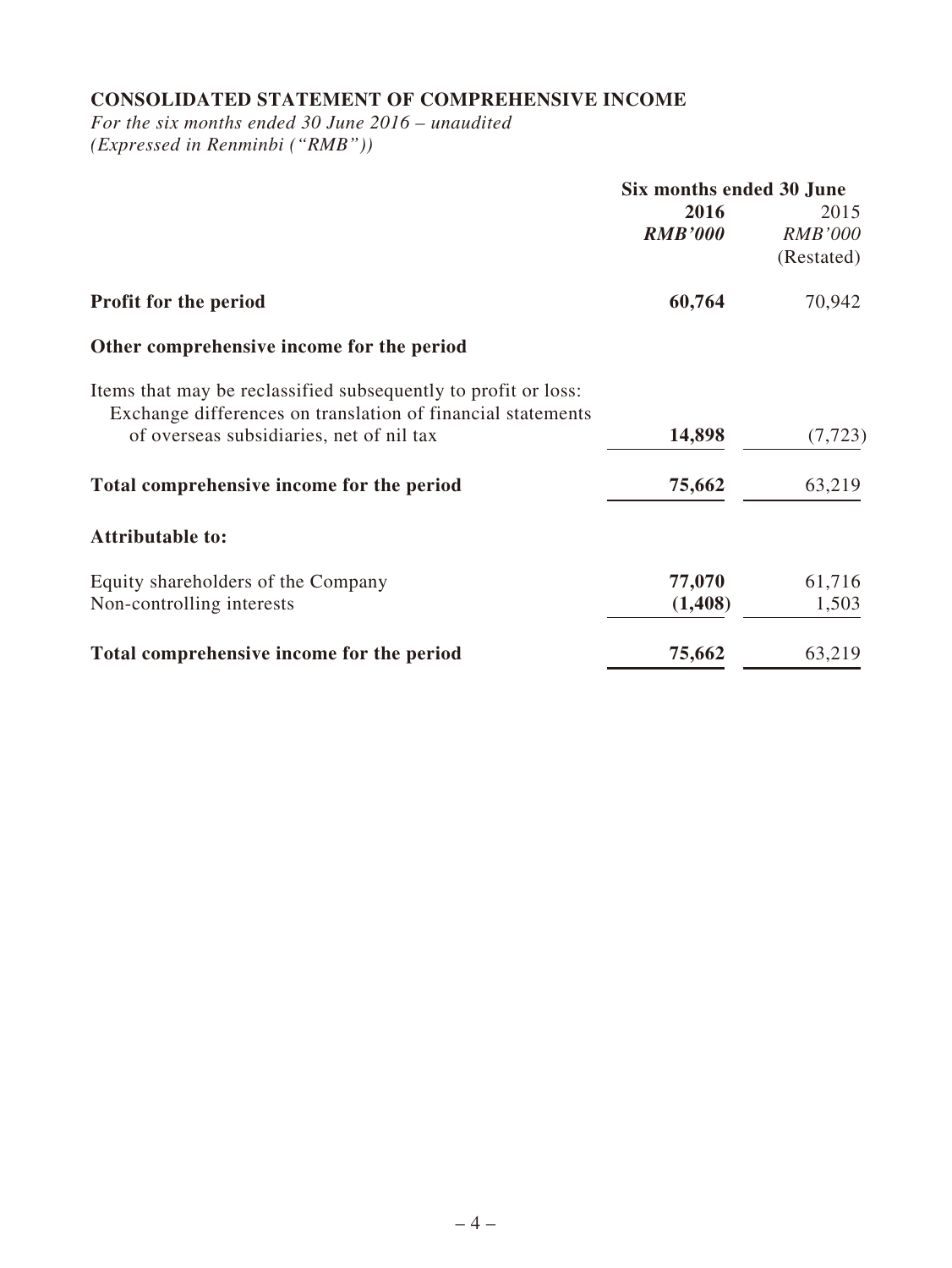# **CONSOLIDATED STATEMENT OF FINANCIAL POSITION**

*At 30 June 2016 – unaudited (Expressed in Renminbi ("RMB"))*

|                                                    |             | At<br>30 June<br>2016 | At<br>31 December<br>2015<br><b>RMB'000</b> |
|----------------------------------------------------|-------------|-----------------------|---------------------------------------------|
|                                                    | <b>Note</b> | <b>RMB'000</b>        |                                             |
| <b>Non-current assets</b>                          |             |                       |                                             |
| Property, plant and equipment                      |             | 250,747               | 266,944                                     |
| Lease payment                                      |             | 3,013                 | 3,068                                       |
| Intangible assets                                  |             | 260,267               | 256,442                                     |
| Other financial assets                             |             | 300,278               | 241,881                                     |
| Deferred tax assets                                |             | 11,127                | 9,782                                       |
|                                                    |             | 825,432               | 778,117                                     |
| <b>Current assets</b>                              |             |                       |                                             |
| Trading securities                                 |             | 5,098                 | 6,211                                       |
| Inventories                                        |             | 387,034               | 283,762                                     |
| Trade and other receivables                        | 10          | 1,288,806             | 1,212,817                                   |
| Gross amounts due from customers for contract work |             | 478,446               | 422,613                                     |
| Cash and cash equivalents                          |             | 791,542               | 1,261,853                                   |
|                                                    |             | 2,950,926             | 3,187,256                                   |
| <b>Current liabilities</b>                         |             |                       |                                             |
| Trade and other payables                           | 11          | 1,470,900             | 1,459,534                                   |
| Gross amounts due to customers for contract work   |             | 1,726                 | 1,457                                       |
| Loans and borrowings                               |             | 181,020               | 276,702                                     |
| Obligations under finance leases                   |             | 171                   | 167                                         |
| Income tax payable                                 |             | 97                    | 17,115                                      |
|                                                    |             | 1,653,914             | 1,754,975                                   |
| <b>Net current assets</b>                          |             | 1,297,012             | 1,432,281                                   |
| <b>Total assets less current liabilities</b>       |             | 2,122,444             | 2,210,398                                   |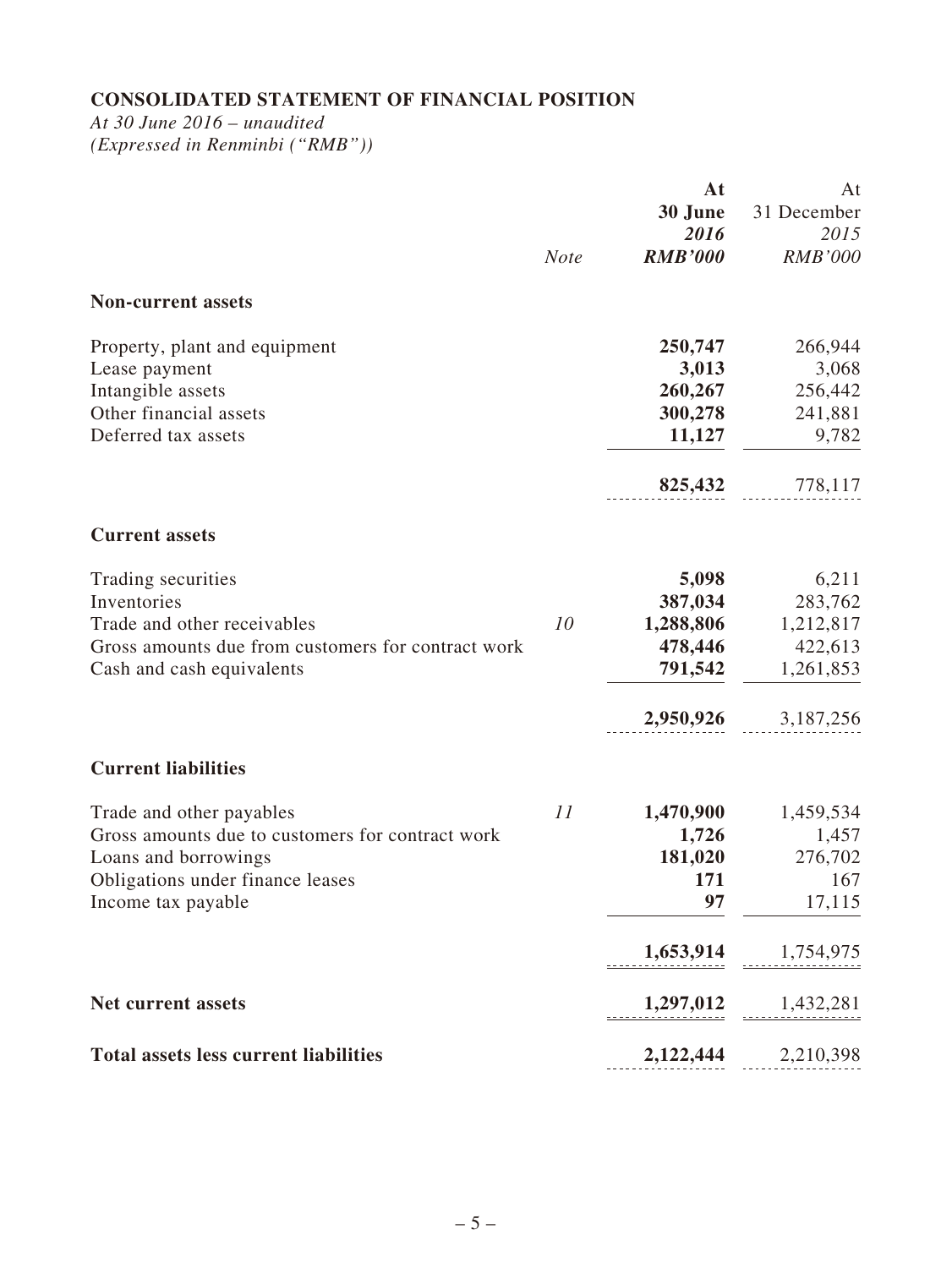# **CONSOLIDATED STATEMENT OF FINANCIAL POSITION (CONTINUED)**

*At 30 June 2016 – unaudited*

*(Expressed in Renminbi ("RMB"))*

|                                                                                                         | <b>Note</b> | At<br>30 June<br>2016<br><b>RMB'000</b> | At<br>31 December<br>2015<br><b>RMB'000</b> |
|---------------------------------------------------------------------------------------------------------|-------------|-----------------------------------------|---------------------------------------------|
| <b>Non-current liabilities</b>                                                                          |             |                                         |                                             |
| Loans and borrowings<br>Obligations under finance leases<br>Deferred tax liabilities<br>Deferred income |             | 71,764<br>257<br>10,090<br>33,234       | 168,699<br>335<br>6,995<br>27,573           |
|                                                                                                         |             | 115,345                                 | 203,602                                     |
| <b>NET ASSETS</b>                                                                                       |             | 2,007,099                               | 2,006,796                                   |
| <b>CAPITAL AND RESERVES</b>                                                                             |             |                                         |                                             |
| Share capital<br>Reserves                                                                               | 12          | 1,249,265<br>751,149                    | 1,246,989<br>751,721                        |
| Total equity attributable to<br>equity shareholders of the Company                                      |             | 2,000,414                               | 1,998,710                                   |
| <b>Non-controlling interests</b>                                                                        |             | 6,685                                   | 8,086                                       |
| <b>TOTAL EQUITY</b>                                                                                     |             | 2,007,099                               | 2,006,796                                   |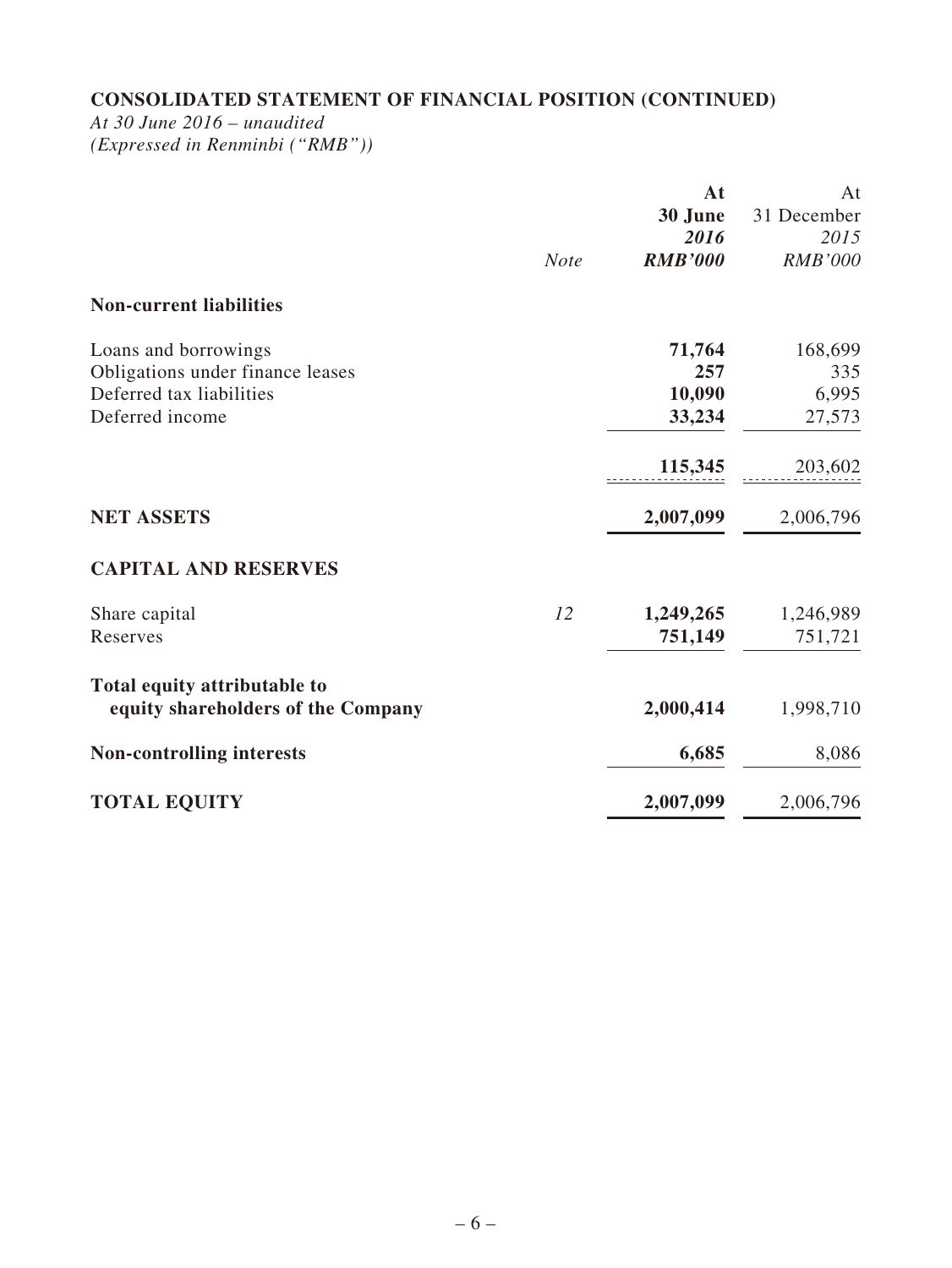### **NOTES TO THE UNAUDITED INTERIM FINANCIAL REPORT**

*(Expressed in RMB unless otherwise indicated)*

#### **1 BASIS OF PREPARATION**

This interim financial report of Technovator International Limited (the "Company") and its subsidiaries (hereinafter collectively referred to as the "Group") has been prepared in accordance with the applicable disclosure provisions of the Rules Governing the Listing of Securities on The Stock Exchange of Hong Kong Limited, including compliance with Hong Kong Accounting Standard ("HKAS") 34, *Interim financial reporting*, issued by the Hong Kong Institute of Certified Public Accountants ("HKICPA"). It was authorised for issue on 15 August 2016.

The interim financial report has been prepared in accordance with the same accounting policies adopted in the 2015 annual financial statements, except for the accounting policy changes that are expected to be reflected in the 2016 annual financial statements. Details of these changes in accounting policies are set out in note 3.

During 2015, Tongfang Technovator Int (Beijing) Co., Ltd. ("Technovator Beijing", a wholly-owned subsidiary of the Company) and Tongfang Energy Saving Engineering Technology Co., Ltd. ("Tongfang Energy Saving", an indirect wholly-owned subsidiary of the Company) acquired certain businesses in relation to providing intelligence integrated solutions which center around supervision and control systems in the fields of intelligent rail transit, intelligent building and intelligent urban heating network (the "Target Businesses", in each case, together with the assets and liabilities associated with such businesses) from Tsinghua Tongfang Co., Ltd. ("THTF"). As the Company and the Target Businesses are under common control of THTF, consequently, the acquisition of the Target Businesses are accounted for using merger accounting in accordance with the accounting policy set out in the 2015 annual financial statements, and the comparative amounts for the six-month period ended 30 June 2015 in this interim financial report have been restated. The details are disclosed in note 13.

The preparation of an interim financial report in conformity with HKAS 34 requires management to make judgements, estimates and assumptions that affect the application of policies and reported amounts of assets and liabilities, income and expenses on a year to date basis. Actual results may differ from these estimates.

This interim financial report contains condensed consolidated financial statements and selected explanatory notes. The notes include an explanation of events and transactions that are significant to an understanding of the changes in financial position and performance of the Group since the 2015 annual financial statements. The condensed consolidated interim financial statements and notes thereon do not include all of the information required for full set of financial statements prepared in accordance with Hong Kong Financial Reporting Standards ("HKFRSs").

The interim financial report is unaudited, but has been reviewed by KPMG in accordance with Hong Kong Standard on Review Engagements 2410, *Review of interim financial information performed by the independent auditor of the entity*, issued by the HKICPA. KPMG's independent review report to the Board of Directors is included in the interim financial report.

The financial information relating to the financial year ended 31 December 2015 that is included in the interim financial report as being previously reported information does not constitute the Company's statutory financial statements for that financial year but is derived from those financial statements. Statutory financial statements for the year ended 31 December 2015 are available from the Company's registered office. The auditors have expressed an unqualified opinion on those financial statements in their report dated 22 March 2016.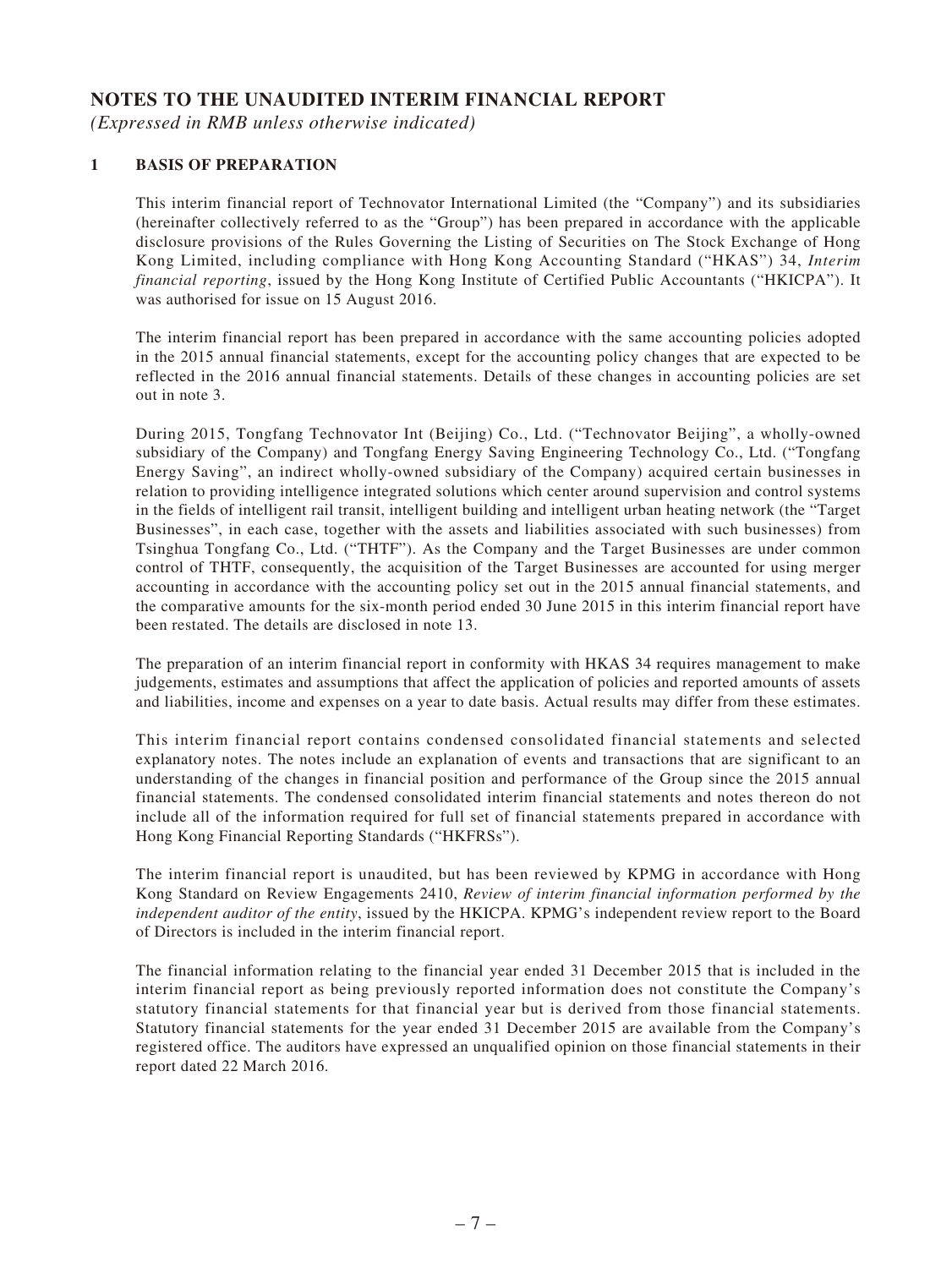#### **2 CHANGES IN PRESENTATION CURRENCY**

Following the disposal of Distech Controls Inc. during 2015 (the details are disclosed in note 8), majority of the Group's business are carried out in the PRC. Therefore, the Company determined to change its presentation currency from US\$ to RMB, which is the functional currency of the Group entities in the PRC. The comparative amounts for the six-month period ended 30 June 2015 in this interim financial report have been re-translated into RMB from US\$. All financial information presented in RMB has been rounded to the nearest thousand except for earnings per share.

#### **3 CHANGES IN ACCOUNTING POLICIES**

The HKICPA has issued a number of amendments to HKFRSs that are first effective for the current accounting period of the Group. Of these, the following amendments are relevant to the Group:

- Annual Improvements to HKFRSs 2012-2014 Cycle
- Amendments to HKAS 1, Presentation of financial statements: Disclosure initiative

The Group has not applied any new standard or interpretation that is not yet effective for the current accounting period.

#### **Annual Improvements to HKFRSs 2012-2014 Cycle**

This cycle of annual improvements contains amendments to four standards. Among them, HKAS 34, Interim financial reporting, has been amended to clarify that if an entity discloses the information required by the standard outside the interim financial statements by a cross-reference to the information in another statement of the interim financial report, then users of the interim financial statements should have access to the information incorporated by the cross-reference on the same terms and at the same time. The amendments do not have an impact on the Group's interim financial report as the Group does not present the relevant required disclosures outside the interim financial statements.

#### **Amendments to HKAS 1, Presentation of financial statements: Disclosure initiative**

The amendments to HKAS 1 introduce narrow-scope changes to various presentation requirements. The amendments do not have a material impact on the presentation and disclosure of the Group's interim financial report.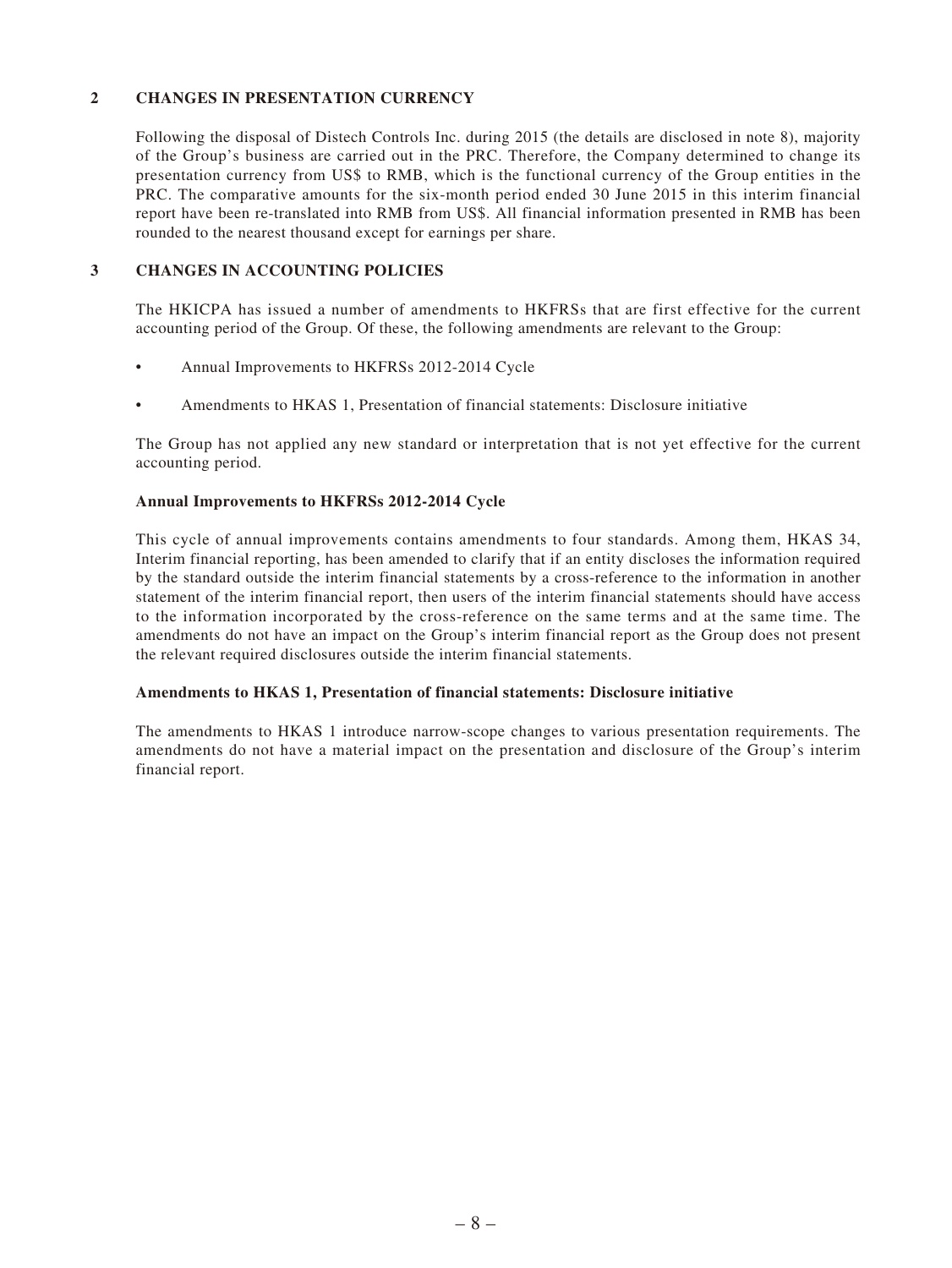#### **4 REVENUE**

The Group are principally engaged in integrated and comprehensive urban smart energy saving services. Its business covers three major segments including smart transportation, smart building and complex and smart energy, providing the customers with smart energy management products, solutions and integrated services throughout their full life cycles.

Revenue represents the sales value of goods sold to customers, income from provision of services and revenue from construction contracts. The amounts of each significant category of revenue recognised during for the six months ended 30 June 2015 and 2016 are as follows:

| Six months ended 30 June |                |  |
|--------------------------|----------------|--|
| 2016                     | 2015           |  |
| <b>RMB'000</b>           | <i>RMB'000</i> |  |
|                          | (Restated)     |  |
| 205,168                  | 212,150        |  |
| 22,837                   | 22,620         |  |
| 309,174                  | 296,767        |  |
| 537,179                  | 531,537        |  |
|                          |                |  |

#### **5 SEGMENT REPORTING**

The Group manages its businesses by divisions. In a manner consistent with the way in which information is reported internally to the Group's most senior executive management for the purposes of resource allocation and performance assessment, the Group has presented the following three reportable segments. No operating segments have been aggregated to form the following reportable segments.

Smart transportation business ("STB"): It comprises a series of proprietary software and hardware products and systems for rail transit such as Integrated Supervision and Control System (ISCS), Building Automation System (BAS) for rail transit and safety door system, providing integrated solutions with full life cycles ranging from planning, procurement, installation and commissioning to aftersales service.

Smart building and complex business ("SBB"): It provides integrated intelligence solutions and efficiency management services, namely integrated energy consumption monitoring, energy-saving consultation and reformation services and integration and product supply of intelligence system for buildings, aimed at different building and complex and rendering full life-cycle services of which reduces energy consumption and operating costs of buildings.

Smart energy business ("SEB"): It comprised a series of leading technologies such as regional energy planning, integrated utilization of industrial waste heat recovery technology, heat pump technology, independent temperature and humidity control technology and variable air rate technology applied in the energy cascade utilization as well as optimization and transformation of energy system. The Group possess self-owned core leading technologies (in the field of urban heating network) such as heating network & heating source monitoring and optimal regulation, distributed variable frequency heating technology, cooling and heating network balancing technology, combined multi-heat sources heating technology.

During the year ended 31 December 2015, the Group acquired certain business from THTF, which relates to providing intelligence integrated solutions center around supervision and control systems in the fields of intelligent rail transit, intelligent building and intelligent urban heating network. As a result, the way in which information is reported internally to the Group's chief operating decision maker for the purpose of resource allocation and performance assessment has changed in a manner that the financial information of the STB, SBB and SEB segments are separately reported to and reviewed by the chief operating decision maker.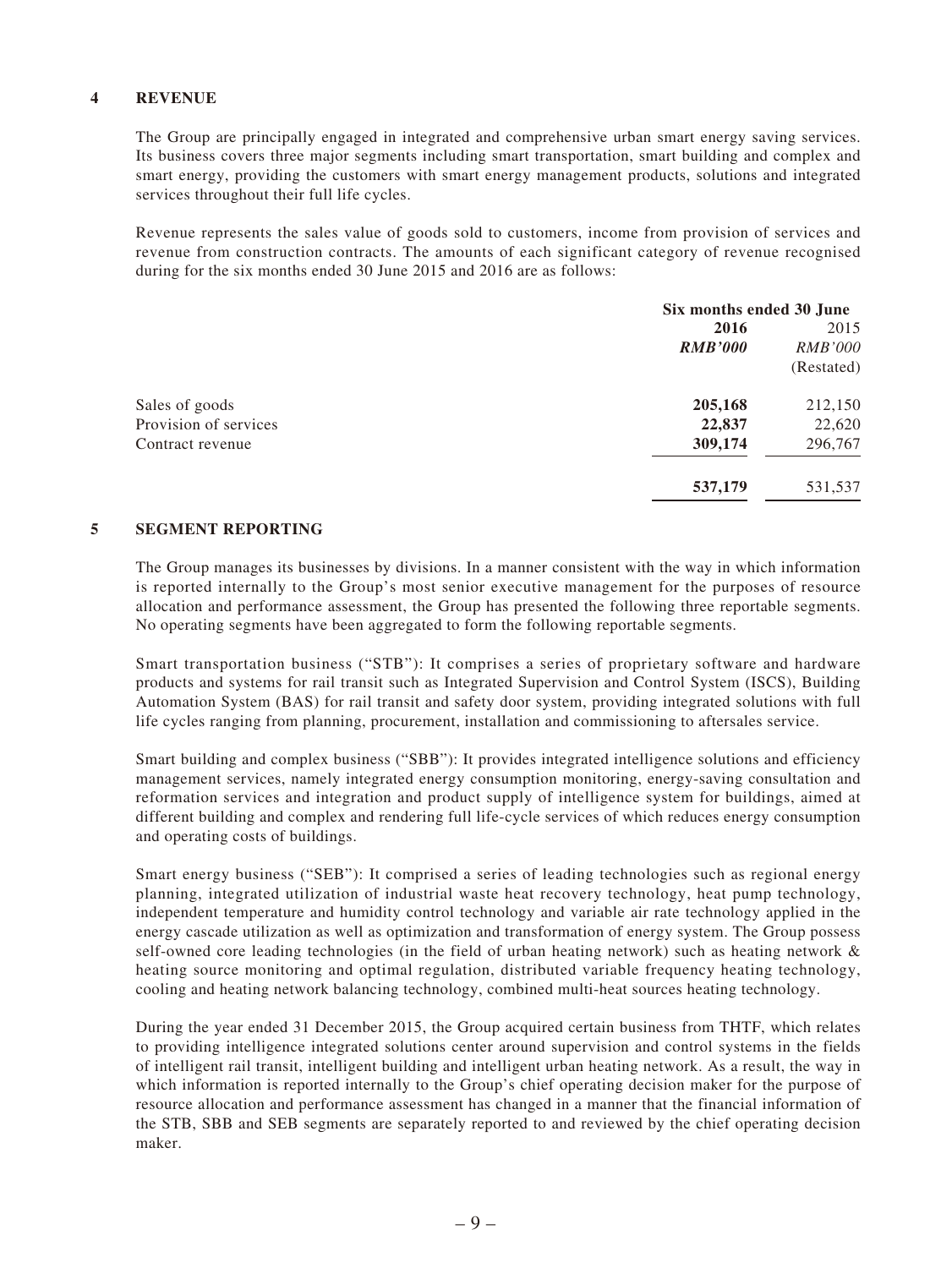As a result of the above change, the corresponding figures of segment reporting for the period ended 30 June 2015 were restated to reflect the financial information of those new segments.

#### **(a) Information about reportable segments**

For the purposes of assessing segment performance and allocating resources between segments, the Group's senior executive management monitors the results attributable to each reportable segment on the following bases:

Revenue and expenses are allocated to the reportable segments with reference to sales generated by those segments and the expenses incurred by those segments or which otherwise arise from the depreciation or amortisation of assets attributable to those segments. However, other than reporting inter-segment sales of products, assistance provided by one segment to another, including sharing of assets and technical know-how, is not measured.

The measure used for reporting segment results is profit or loss before income tax adjusted for items not specifically attributed to individual segments, such as finance cost, depreciation and amortisation. Segment profit or loss is used to measure performance as management believes that such information is the most relevant in evaluating the results of certain segments relative to other entities that operate within these industries.

In addition to receiving segment information concerning segment results, management is provided with segment information concerning revenue (including inter-segment sales), interest income, and impairment losses. Inter-segment pricing is determined on a consistent basis using market benchmarks.

Segment assets and liabilities are not regularly reported to the Group's senior executive management and therefore information of reportable segment assets and liabilities are not presented in the consolidated financial statements.

Information regarding the Group's reportable segments as provided to the Group's most senior executive management for the purposes of resource allocation and assessment of segment performance for the six months ended 30 June 2016 and 2015 is set out below:

|                                 | <b>STB</b>     |                | <b>SBB</b>     |            | <b>SEB</b>     |                | Discontinued operation* |            | Total                    |                |
|---------------------------------|----------------|----------------|----------------|------------|----------------|----------------|-------------------------|------------|--------------------------|----------------|
|                                 | 2016           | 2015           | 2016           | 2015       | 2016           | 2015           | 2016                    | 2015       | 2016                     | 2015           |
|                                 | <b>RMB'000</b> | <b>RMB'000</b> | <b>RMB'000</b> | RMB'000    | <b>RMB'000</b> | <b>RMB'000</b> | <b>RMB'000</b>          | RMB'000    | <b>RMB'000</b>           | <b>RMB'000</b> |
|                                 |                | (Restated)     |                | (Restated) |                | (Restated)     |                         | (Restated) |                          | (Restated)     |
| Revenue from external customers | 185,226        | 80,334         | 246,898        | 367,486    | 105,055        | 83,717         | -                       | 211,223    | 537,179                  | 742,760        |
| Inter-segment revenue           |                |                |                | 220        |                |                |                         | 3,336      | $\overline{\phantom{a}}$ | 3,556          |
| Reportable segment revenue      | 185,226        | 80,334         | 246,898        | 367,706    | 105,055        | 83,717         |                         | 214,559    | 537,179                  | 746,316        |
| Reportable segment profit       | 33,736         | 14,630         | 30,579         | 82,455     | 43,174         | 37,148         |                         | 26,302     | 107,489                  | 160,535        |
| Interest income                 | 1,520          | 3.531          | 5,589          | 11,629     | 3,968          | 2,255          | -                       | 561        | 11,077                   | 17,976         |
| Impairment losses               | (3,209)        | (1,014)        | (4,820)        | (4,638)    | (1,821)        | (1,056)        |                         |            | (9,850)                  | (6,708)        |

\* *See note 8.*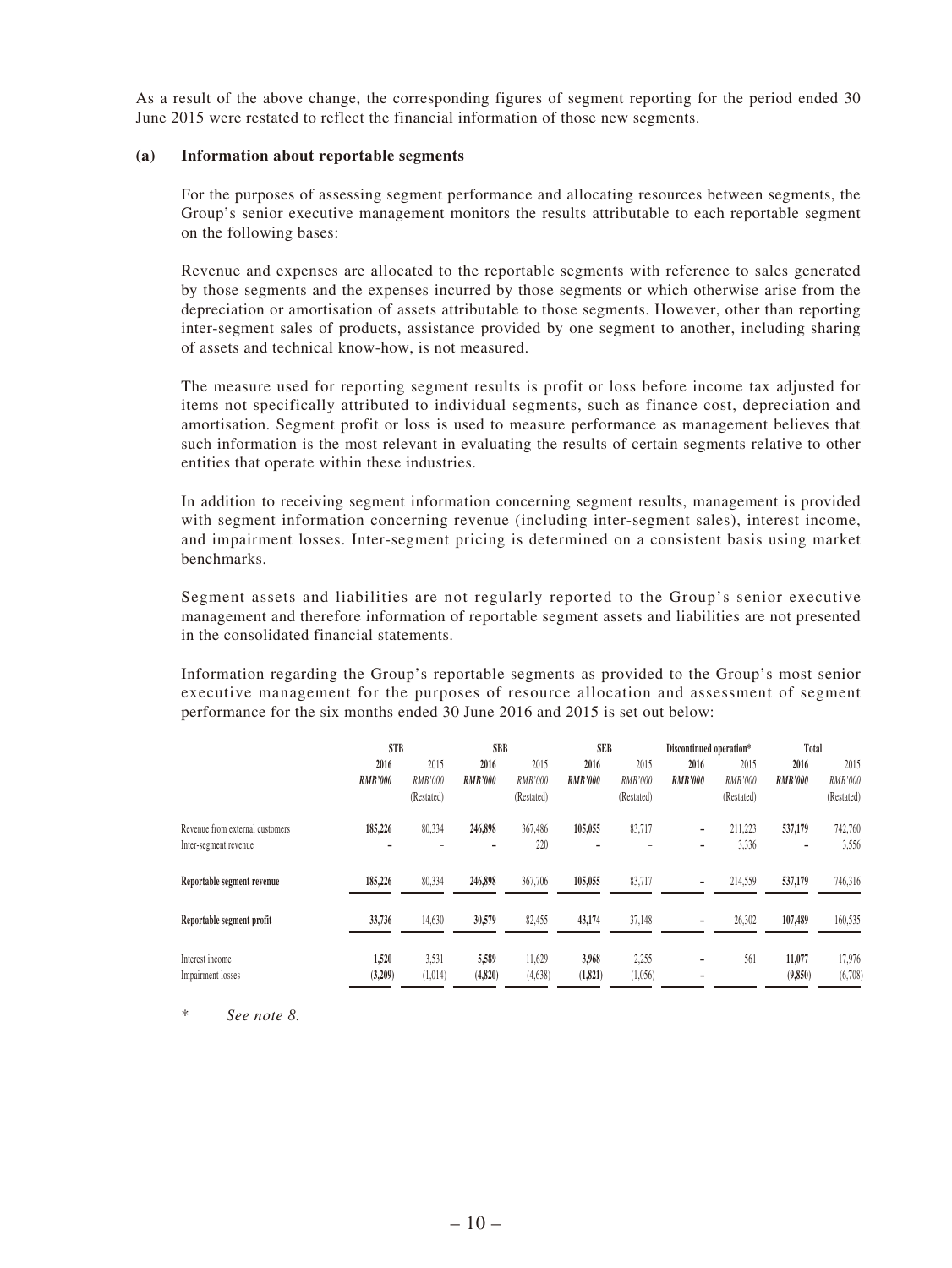#### **(b) Reconciliations of reportable segment profit or loss**

|                                                          | Six months ended 30 June |                |  |
|----------------------------------------------------------|--------------------------|----------------|--|
|                                                          | 2016                     | 2015           |  |
|                                                          | <b>RMB'000</b>           | <i>RMB'000</i> |  |
|                                                          |                          | (Restated)     |  |
| <b>Reportable Segment Revenue</b>                        |                          |                |  |
| Reportable segment revenue                               | 537,179                  | 746,316        |  |
| Elimination of inter-segment revenue                     |                          | (3,556)        |  |
| Elimination of discontinued operation (note $\delta$ )   |                          | (211, 223)     |  |
| Consolidated revenue                                     | 537,179                  | 531,537        |  |
| <b>Profit</b>                                            |                          |                |  |
| Reportable segment profit                                | 107,489                  | 160,535        |  |
| Elimination of discontinued operation ( <i>note 8</i> )  |                          | (15, 853)      |  |
| Reportable segment profit derived from the               |                          |                |  |
| Group's external customers                               | 107,489                  | 144,682        |  |
| Depreciation and amortisation                            | (37, 395)                | (47, 725)      |  |
| Finance costs                                            | (19, 814)                | (20, 557)      |  |
| Unallocated head office and corporate revenue/(expenses) | 15,781                   | (6, 446)       |  |
| Consolidated profit before taxation                      | 66,061                   | 69,954         |  |

#### **(c) Geographic information**

As the Group does not have material operations outside the PRC from continuing operations, no geographic segment information is presented.

#### **6 PROFIT BEFORE TAXATION**

Profit before taxation is arrived at after charging/(crediting):

|     |                                  | Six months ended 30 June |                |  |
|-----|----------------------------------|--------------------------|----------------|--|
|     |                                  | 2016                     | 2015           |  |
|     |                                  | <b>RMB'000</b>           | <i>RMB'000</i> |  |
|     |                                  |                          | (Restated)     |  |
| (a) | <b>Finance costs</b>             |                          |                |  |
|     | Interest on loans and borrowings | 19,814                   | 16,577         |  |
| (b) | Other items                      |                          |                |  |
|     | Amortisation                     | 21,839                   | 16,558         |  |
|     | Depreciation                     | 15,556                   | 21,363         |  |
|     | Interest income                  | (11,077)                 | (17, 415)      |  |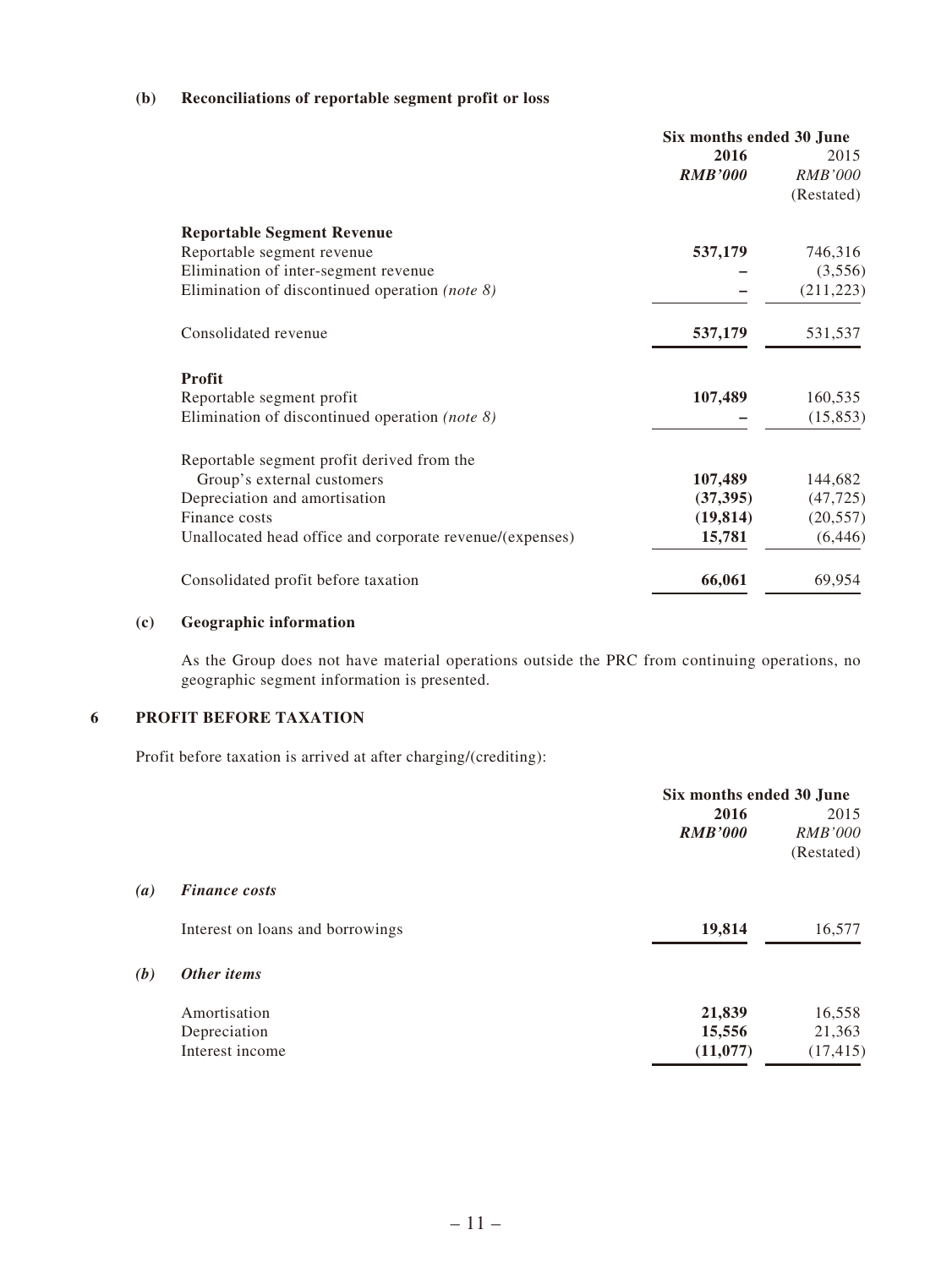#### **7 INCOME TAX**

Income tax in the consolidated income statements represents:

|              | Six months ended 30 June |                |
|--------------|--------------------------|----------------|
|              | 2016                     | 2015           |
|              | <b>RMB'000</b>           | <i>RMB'000</i> |
|              |                          | (Restated)     |
| Current tax  | 3,547                    | 6,729          |
| Deferred tax | 1,750                    | 1,257          |
|              | 5,297                    | 7,986          |

*Notes:*

- (i) The Company is subject to Singapore corporate income tax at 17% for the six months ended 30 June 2015 and 2016. No provision for Singapore income tax was made because the Company sustained tax losses for the period.
- (ii) The subsidiaries of the Group established in the PRC are subject to PRC Corporate Income Tax rate of  $25\%$ .

The subsidiary of the Group established in the Cayman Islands is not subject to any income tax pursuant to the rules and regulations of the Cayman Islands.

The subsidiary of the Group incorporated in Hong Kong is subject to Hong Kong Profits Tax rate of 16.5% for the six months ended 30 June 2015 and 2016.

(iii) Technovator Beijing is recognised as a high and new technology enterprise and is eligible to enjoy a preferential tax rate of 15% until October 2017.

Tongfang Energy Saving is recognised as a high and new technology enterprise and is eligible to enjoy a preferential tax rate of 15% until December 2016.

(iv) Tongfang Technovator Software (Beijing) Co., Ltd. ("Software Beijing") is recognised as a software and integrated circuit enterprise and is entitled to a preferential tax rate of tax free for two years from the first year of profit making and 12.5% for the third to fifth years until December 2018.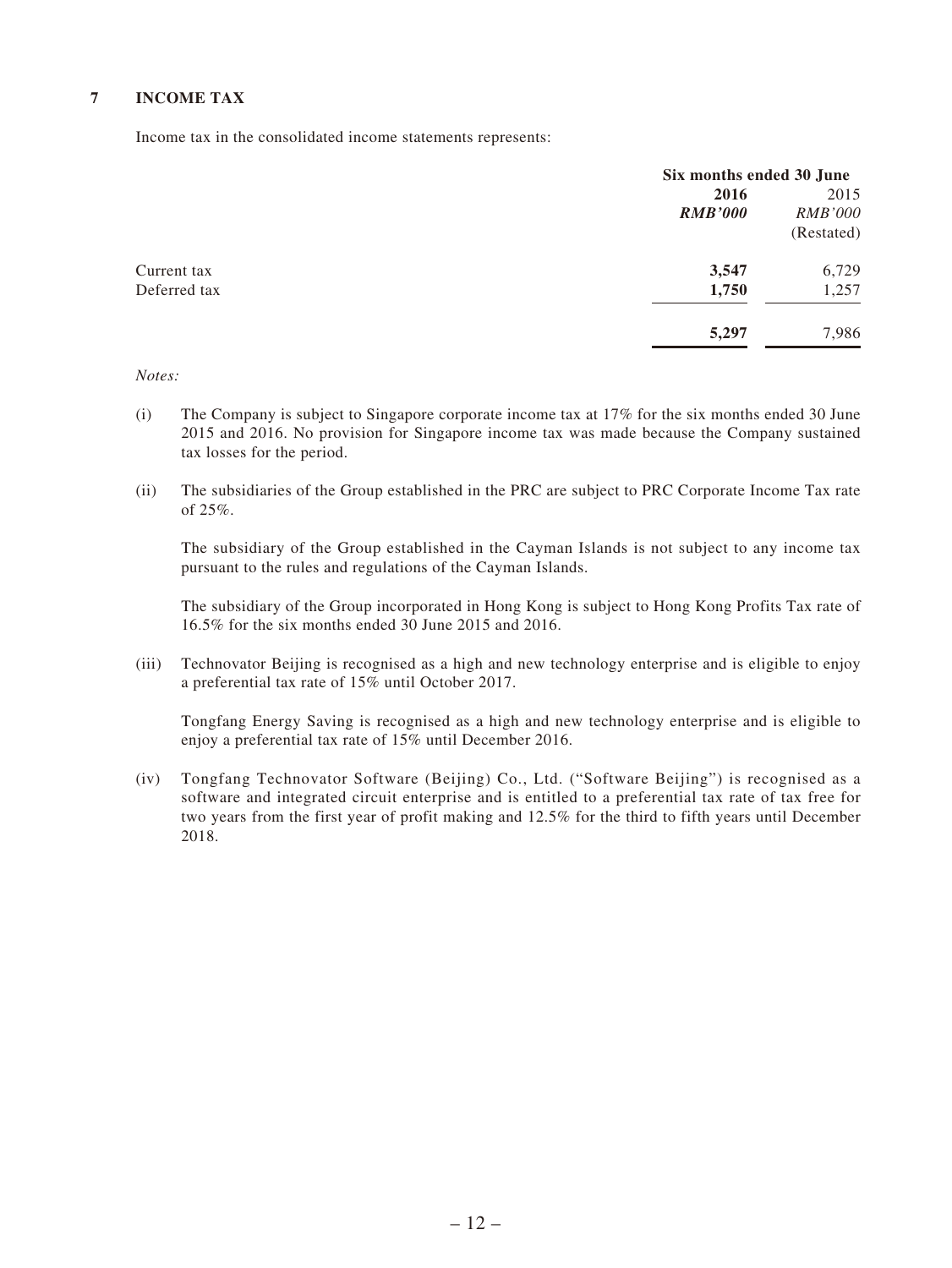#### **8 DISCONTINUED OPERATION**

On 1 September 2015, the Group completed the disposal of all of its equity interests in Distech Controls Inc. ("Distech Controls") for a total consideration of CAD 133 million (equivalent to RMB642 million). At 31 December 2015 and 30 June 2016, the Company has received the consideration in cash of CAD 117 million (equivalent to RMB569 million), and the escrow amount of CAD 16 million (equivalent to RMB73 million) is recorded in other receivables. Upon the completion of the transaction, Distech Controls ceased to be a subsidiary of the Company.

Due to the disposal of Distech Controls during the year ended 31 December 2015, which represents a discontinuance of operation of a separate major geographical area of operations, the comparative figures have been re-presented to reclassify the operation of Distech Controls as discontinued operation for the period ended 30 June 2015.

#### **Results of discontinued operation:**

|                                                               | Six months ended 30 June |                |  |
|---------------------------------------------------------------|--------------------------|----------------|--|
|                                                               | 2016                     | 2015           |  |
|                                                               | <b>RMB'000</b>           | <i>RMB'000</i> |  |
| Revenue                                                       |                          | 211,223        |  |
| Net expenses                                                  |                          | (191, 390)     |  |
| Finance costs                                                 |                          | (3,980)        |  |
| Results from discontinued operating activities                |                          | 15,853         |  |
| Income tax                                                    |                          | (6,879)        |  |
| Profit for the period from discontinued operation, net of tax |                          | 8,974          |  |
| Basic earnings per share (RMB)                                | <b>NIL</b>               | 0.0091         |  |
| Diluted earnings per share (RMB)                              | <b>NIL</b>               | 0.0064         |  |

The calculation of basic earnings per share from discontinued operation are RMB0.0091 for the six months ended 30 June 2015, based on the profit for the period from discontinued operation attributable to the equity shareholders of the Company of RMB6,187,000 and the weighted average number of ordinary shares for basic earnings per share as disclosed in note 9.

The calculation of diluted earnings per share from discontinued operation are RMB0.0064 for the six months ended 30 June 2015, based on the profit for the period from discontinued operation of RMB4,729,000 and the weighted average number of ordinary shares for diluted earnings per share as disclosed in note 9.

#### **9 EARNINGS PER SHARE**

The calculation of the basic and diluted earnings per share is based on the following data:

#### **From continuing and discontinued operations**

#### *(a) Basic earnings per share*

The calculation of basic earnings per share is based on the profit attributable to ordinary equity shareholders of the Company of RMB62,172,000 (six months ended 30 June 2015: RMB68,228,000 (as restated)) and the weighted average of 796,878,782 ordinary shares (2015: 679,532,366 shares) in issue during the interim period.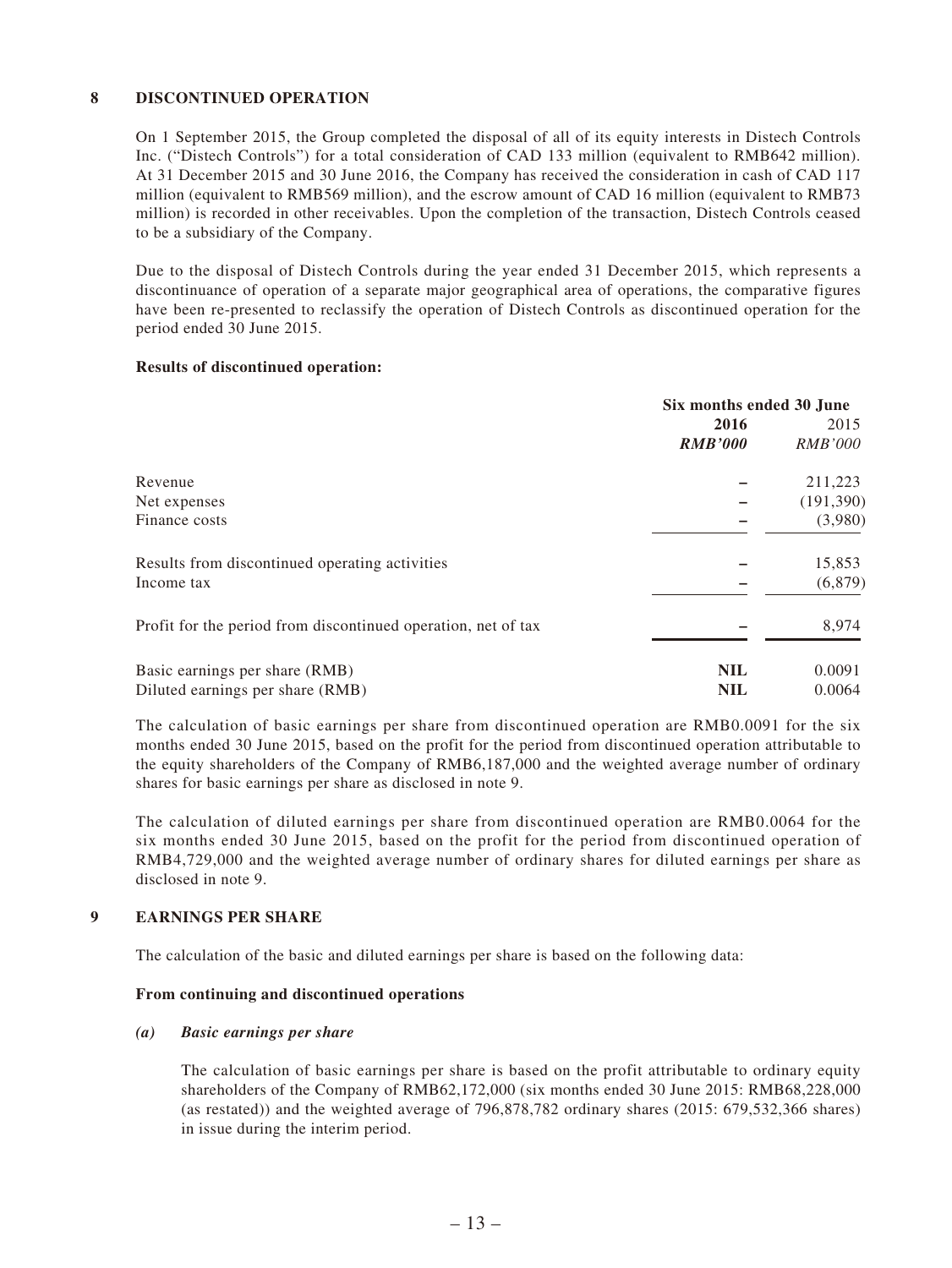#### *(b) Diluted earnings per share*

The calculation of diluted earnings per share is based on the profit attributable to equity shareholders of the Company of RMB62,172,000 (six months ended 30 June 2015: RMB66,770,000 (as restated)) and the weighted average number of ordinary shares of 810,291,002 (2015:738,451,464 shares).

#### **From continuing operations**

The calculation of basic and diluted earnings per share from continuing operations is based on profit for the period attributable to the ordinary equity shareholders of the Company from continuing operations of RMB62,172,000 (six months ended 30 June 2015: RMB62,041,000 (as restated)), and the denominators used are the same as those detailed above for basic and diluted earnings per share, respectively.

#### **10 TRADE AND OTHER RECEIVABLES**

Included in trade and other receivables are external trade debtors and bills receivable (net of allowance of doubtful debts) with the following ageing analysis as of the end of the reporting period:

|                                                                 | At<br>At       |
|-----------------------------------------------------------------|----------------|
| 30 June                                                         | 31 December    |
| 2016                                                            | 2015           |
| <b>RMB'000</b>                                                  | <b>RMB'000</b> |
| 646,455<br>Current                                              | 469,754        |
| 6,140<br>Less than 1 month past due                             | 114,156        |
| 76,638<br>More than 1 month but less than 3 months past due     | 12,052         |
| 137,101<br>More than 3 months but less than 12 months past due  | 190,260        |
| 136,624<br>More than 12 months past due                         | 159,507        |
| 1,002,958<br>Trade debtors, net of allowance for doubtful debts | 945,729        |
| 126,022<br>Other receivables                                    | 115,025        |
| Loans and receivables<br>1,128,980                              | 1,060,754      |
| 159,826<br>Deposits and prepayments                             | 152,063        |
| 1,288,806                                                       | 1,212,817      |

Trade debtors and bills receivable are due within 0–180 days from the date of billing.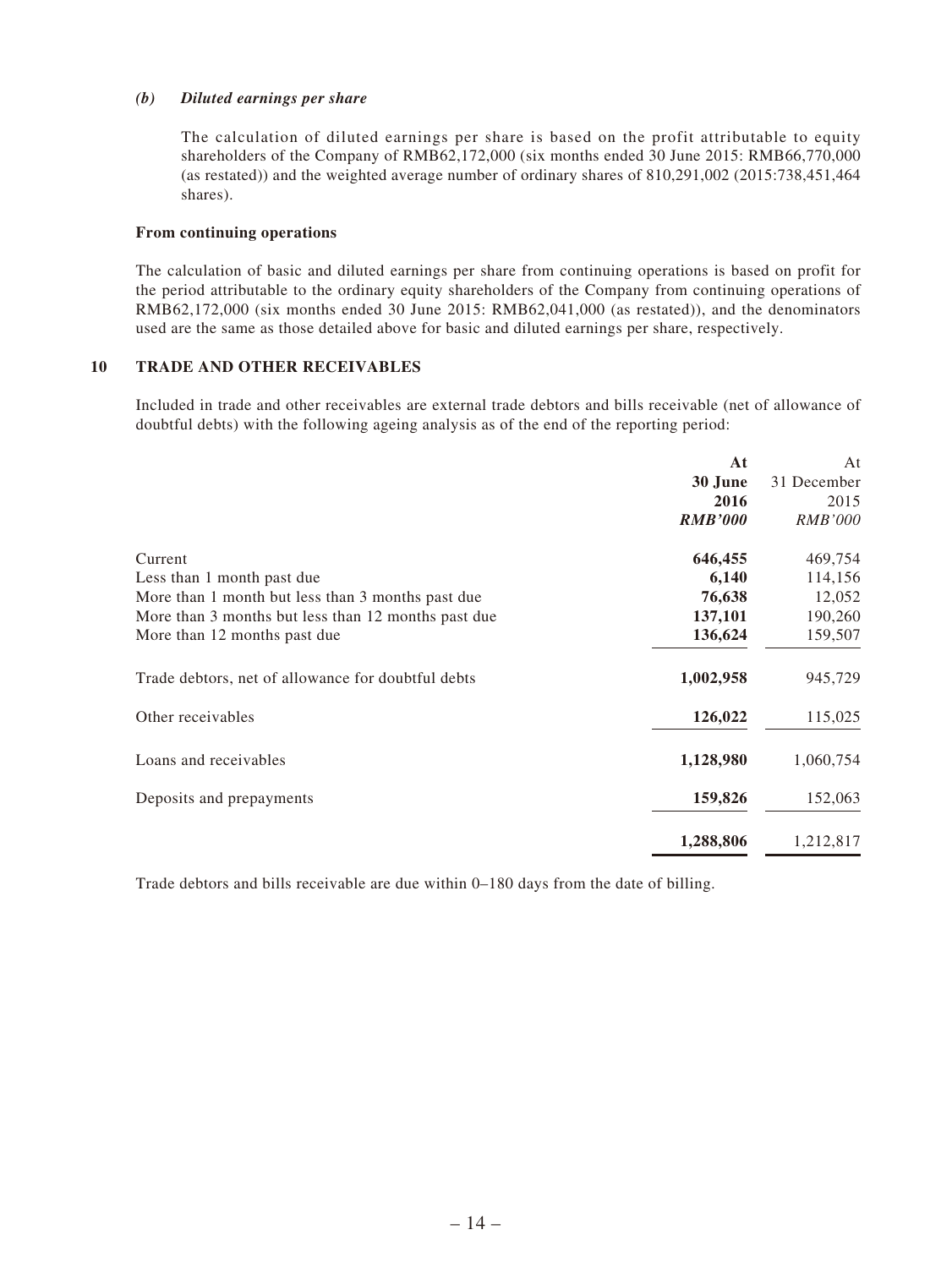#### **11 TRADE AND OTHER PAYABLES**

Included in trade and other payables are trade payables with the following ageing analysis as of the end of the reporting period:

|                                                  | At             | At             |
|--------------------------------------------------|----------------|----------------|
|                                                  | 30 June        | 31 December    |
|                                                  | 2016           | 2015           |
|                                                  | <b>RMB'000</b> | <b>RMB'000</b> |
| By date of invoice:                              |                |                |
| Within 3 months                                  | 502,972        | 560,376        |
| More than 3 months but within 6 months           | 31,600         | 81,934         |
| More than 6 months but within 12 months          | 138,774        | 61,334         |
| More than 12 months                              | 110,618        | 72,568         |
| Trade creditors and bills payable                | 783,964        | 776,212        |
| Other payables and accruals                      |                |                |
| - amounts due to related parties (note)          | 493,076        | 479,324        |
| - amounts due to third parties                   | 32,040         | 40,034         |
| Financial liabilities measured at amortised cost | 1,309,080      | 1,295,570      |
| Receipts in advance                              | 161,820        | 163,964        |
|                                                  | 1,470,900      | 1,459,534      |

All of the above balances are expected to be settled within one year.

*Note:* At 30 June 2016, the other payables due to related parties include a balance of RMB490,320,000 (31 December 2015: RMB478,017,000) payable to THTF, representing the remaining balance of the consideration for the acquisition of the Target Businesses (see note 13). The amount shall be settled before 31 October 2016 and is interest bearing at the loan interest rate stipulated by People's Bank of China for the corresponding period.

#### **12 CAPITAL, RESERVES AND DIVIDENDS**

#### **(a) Share capital**

|                                                              | At 30 June 2016<br><b>Number</b> |                                  | At 31 December 2015<br>Number |                           |
|--------------------------------------------------------------|----------------------------------|----------------------------------|-------------------------------|---------------------------|
|                                                              | of shares                        | <b>Amounts</b><br><b>RMB'000</b> | of shares                     | Amounts<br><i>RMB'000</i> |
| Ordinary shares,<br>issued and fully paid:                   |                                  |                                  |                               |                           |
| At 1 January                                                 | 795,272,189                      | 1,246,989                        | 644,228,189                   | 629,544                   |
| Issuance of new shares (i)<br>Shares issued upon exercise of |                                  |                                  | 128,994,000                   | 592,097                   |
| share options (ii)                                           | 1,850,000                        | 2,276                            | 22,050,000                    | 25,348                    |
| At 30 June/31 December                                       | 797,122,189                      | 1,249,265                        | 795,272,189                   | 1,246,989                 |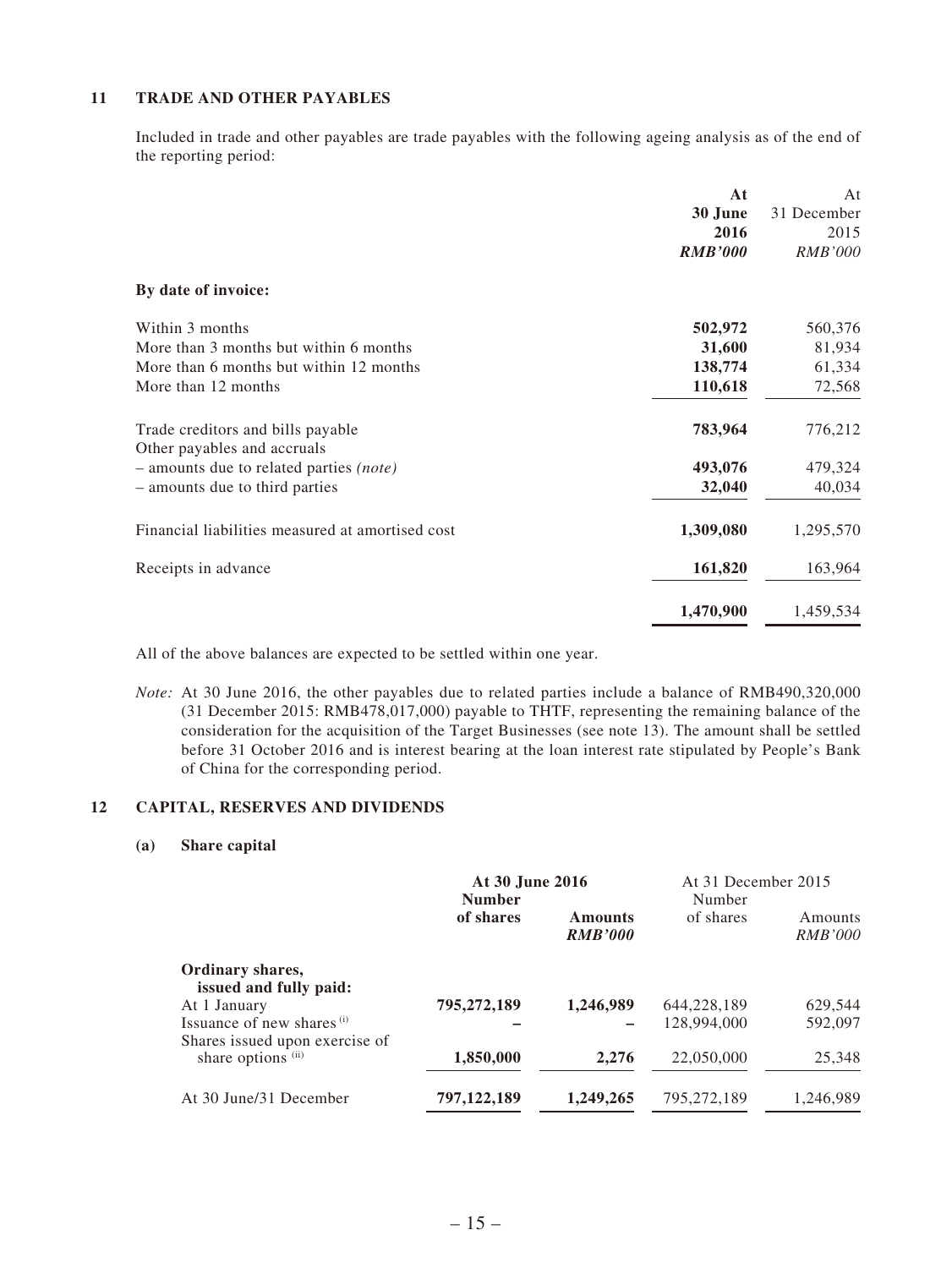- (i) On 12 May 2015, the Company issued a total of 128,994,000 shares at the price of HK\$5.95 per share.
- (ii) During the six-month period ended 30 June 2016, a total of 1,850,000 shares were issued by the Company upon the exercise of shares options by certain grantees at a total consideration of RMB1,877,000 which was credited to share capital and RMB399,000 has been transferred from the share based compensation reserve to the share capital.

#### **(b) Dividends**

Dividends payable to equity shareholders attributable to the previous financial year, approved and paid during the six months ended 30 June 2016 and 2015:

|                                                                                                                          | Six months ended 30 June |                |
|--------------------------------------------------------------------------------------------------------------------------|--------------------------|----------------|
|                                                                                                                          | 2016                     | 2015           |
|                                                                                                                          | <b>RMB'000</b>           | <i>RMB'000</i> |
| Special dividend in respect of the previous financial year,                                                              |                          |                |
| approved and paid during the six months ended 30 June 2016,<br>of RMB0.10 per share (six months ended 30 June 2015: NIL) | 79,712                   |                |

#### **13 BUSINESS COMBINATION UNDER COMMON CONTROL**

On 31 October 2015, the Group completed the acquisition of the Target Businesses in relation to providing intelligence integrated solutions which center around supervision and control systems in the fields of intelligent rail transit, intelligent building and intelligent urban heating network for a total consideration of RMB661,796,000, as adjusted and determined in accordance with the agreements.

The acquisition of the Target Businesses has been accounted for under merger accounting for business combination under common control and the comparative amounts for the six-month period ended 30 June 2015 are restated accordingly.

The reconciliation of the effect arising from the business combinations under common control on the consolidated income statements of the Group is as follows:

|                                                                 | The Group<br>(as previously<br>reported)<br><i>RMB'000</i> | <b>Target</b><br><b>Businesses</b><br><i>(including)</i><br>elimination)<br><i>RMB'000</i> | The Group<br>(as restated)<br><i>RMB'000</i> |
|-----------------------------------------------------------------|------------------------------------------------------------|--------------------------------------------------------------------------------------------|----------------------------------------------|
| Results of operations for the<br>six months ended 30 June 2015: |                                                            |                                                                                            |                                              |
| Profit for the period                                           | 63,849                                                     | 7,093                                                                                      | 70,942                                       |
| Profit attributable to:                                         |                                                            |                                                                                            |                                              |
| - Equity shareholders of the Company                            | 61,135                                                     | 7,093                                                                                      | 68,228                                       |
| - Non-controlling interests                                     | 2,714                                                      |                                                                                            | 2,714                                        |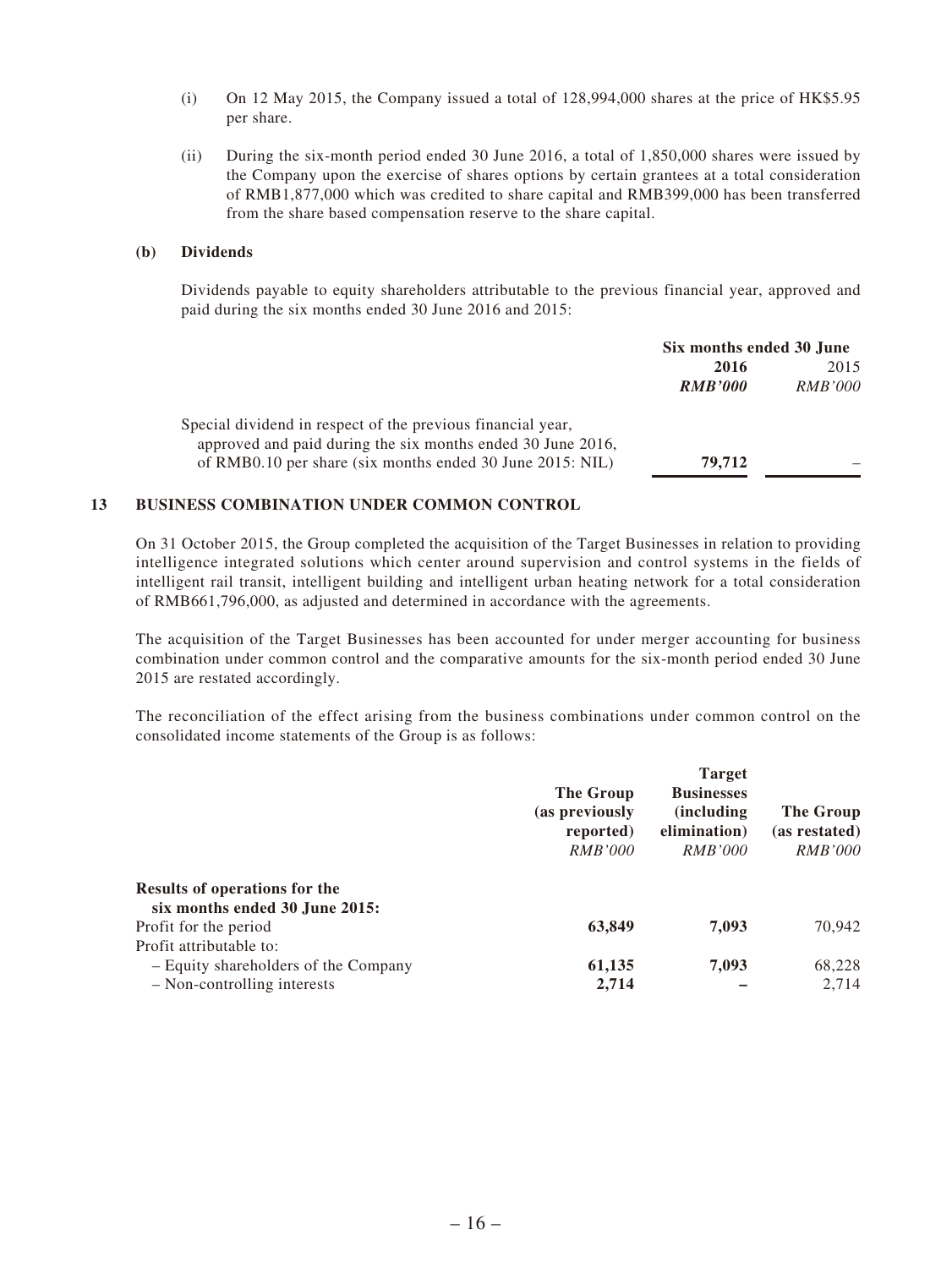# **MANAGEMENT DISCUSSION AND ANALYSIS**

# **GENERAL**

In 2015, the Group accomplished a major adjustment to its overall structure, dividing its major businesses into three segments, namely smart transportation, smart building and complex and smart energy. In the first half of 2016, while continuing to bolster the development of its businesses, the Group also focused on reorganization, integration and improvement of the internal structure and optimized the market, sales, research and development, production and functional services system of respective business segments, targeting to carry the urban integrated energy saving business forward at a steady pace through more professional and efficient management from a new starting point.

From January to June 2016, in light of the slowdown in the growth of the domestic macroeconomy in Mainland China, the Group has timely adjusted its business strategies and focus, realizing revenue of RMB537.2 million, representing an increase of 1.1% as compared to the corresponding period of 2015. As the Group's overall businesses have been in the midst of transformation, it realized a net profit of RMB60.8 million from continuing operations for the same period, representing a decrease of 1.9% as compared to the corresponding period of 2015.

### **BUSINESS REVIEW**

### *Smart Transportation: A fast-growing segment emphasizing on intelligence and energy saving*

In the first half of 2016, the rail transit business segment maintained a fast-growing momentum. With regard to the rail transit energy saving business, in the very beginning of 2016, the Group entered into an Energy Management Contract (EMC) project regarding energy-saving transformation for the ventilation and air-conditioning system of Beijing Subway Line No. 8 and 9, pursuant to which the Group has made a great breakthrough of the strategic approach of connecting lines and networks, demonstrated by the fact that the Group's rail transit energy saving business has been successfully extended to all stations along both Line No. 8 and 9 from the pilot project of a single subway station on Beijing Subway Line 8. Currently our project for Line No.8 has been completed successfully and delivered to the owner while projects in respect of several subway lines in different cities were at the stage of negotiation. In respect of the rail transit intelligence, by leveraging its sophisticated and established Integrated Supervision and Control System (ISCS), Building Automation System (BAS), Platform Screen Door System (PSD) technology as well as the implementation capability of complicated and large-scale projects, the Group smoothly promoted the implementation of projects in Suzhou, Shijiazhuang and Shenzhen and managed to sign contracts in respect of a number of rail transit routes in cities including Changchun, Qingdao, Chengdu, Nanjing and overseas. In addition, the Group effectively improved the segment profit margin by taking advantages of the promotion of its proprietary software supervision and control platform and hardware equipment such as PSD.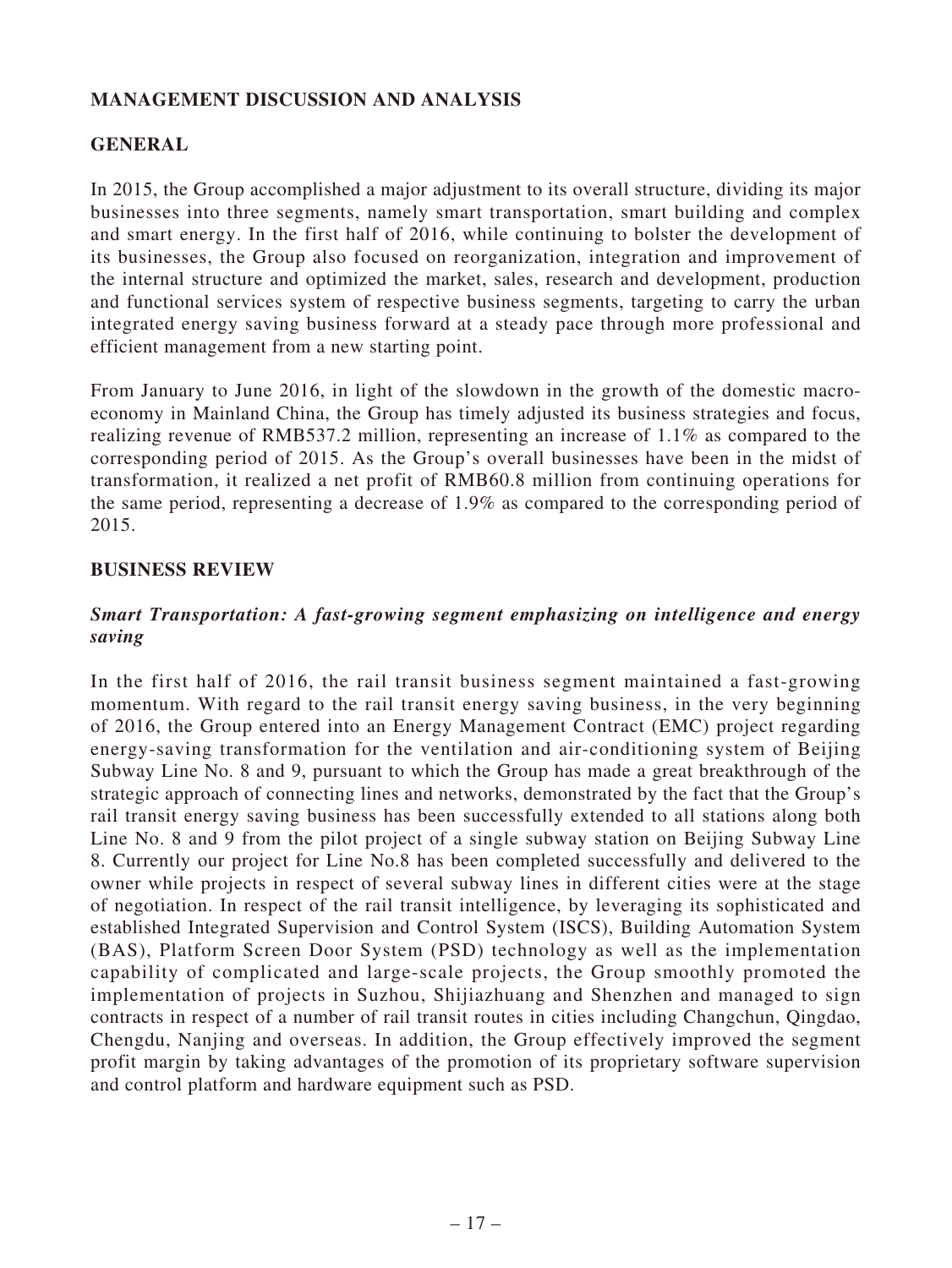In recent years, the construction of urban rail transit in Mainland China has been springing up. From 2016 to 2018, it is expected that China will focus on preliminary works of urban rail transit projects for 103 routes and that the newly-built urban rail transit will cover more than 2,000 km. The Group is fully optimistic about the prospects and potentials of rail transit industry as well as the development opportunities brought about by the "One Belt, One Road" strategic initiative. With the support of "Intelligence" and "Energy Saving", the Group anticipates that it can proactively procure engagements for intelligence projects for newlyadded rail transit lines while revitalizing the huge existing market for energy saving and expeditiously promoting the development of the segment business. Meanwhile, the Group also actively integrates each advantage and resource in the Group and awaits chance and demand to speed up the industry integration with capital strength to facilitate the better development of rail transit industry and the Group's smart transportation segment.

### *Smart Building and Complex: Transformation and upgrading of businesses to expand diversified services*

Based on its own intelligence and energy saving technologies, the smart building and complex segment explored the transformation and upgrading of businesses amid the overall slowdown in the growth of the building industry with an aim to fully broaden the industry market divisions and realize a better combination of technologies and application. In the first half of 2016, the building intelligence business has put the emphasis on the development of complicated and large-scale projects including data center, hospital, high-end hotel and commercial complex, and has endeavored to promote the industrialized application of proprietary Techcon building supervision software and hardware. In respect of the building energy saving, the first-stage project of building energy saving transformation in Chongqing of the Group has completed successfully. The energy saving transformation achievements made by the Group have once again received high recognition, among which Yangzidao Hotel and Far Eastern Department Stores (遠東百貨商場) were awarded the title of model project at the national level. At the same time, the professional Techcon EEC energy-saving system continued to serve various buildings including hospitals, libraries and gymnasiums in Hubei, Sichuan and Shandong, etc, with an expected energy-saving rate over 20%.

The Group follows the development trend of the industry and caters to the increasingly complicated and diversified demand from building energy saving market while striving to adjust its own business and service model to seek new growth point for the segment. During the period, the Group has also established building energy consumption supervision platform in various places including Zhuzhou, Wuhan and Ningbo, resulting in the continuous integration and upgrading of the big data collection, management and analysis for building energy consumption. Following the promotion of business models like energy saving EMC, Internet + Energy Entrust, the Group started to explore the construction of centralized power station in places like Chongqing in order to realize the optimized integration and reconservation of energy in the territories to explore new sustainable growth for the segment.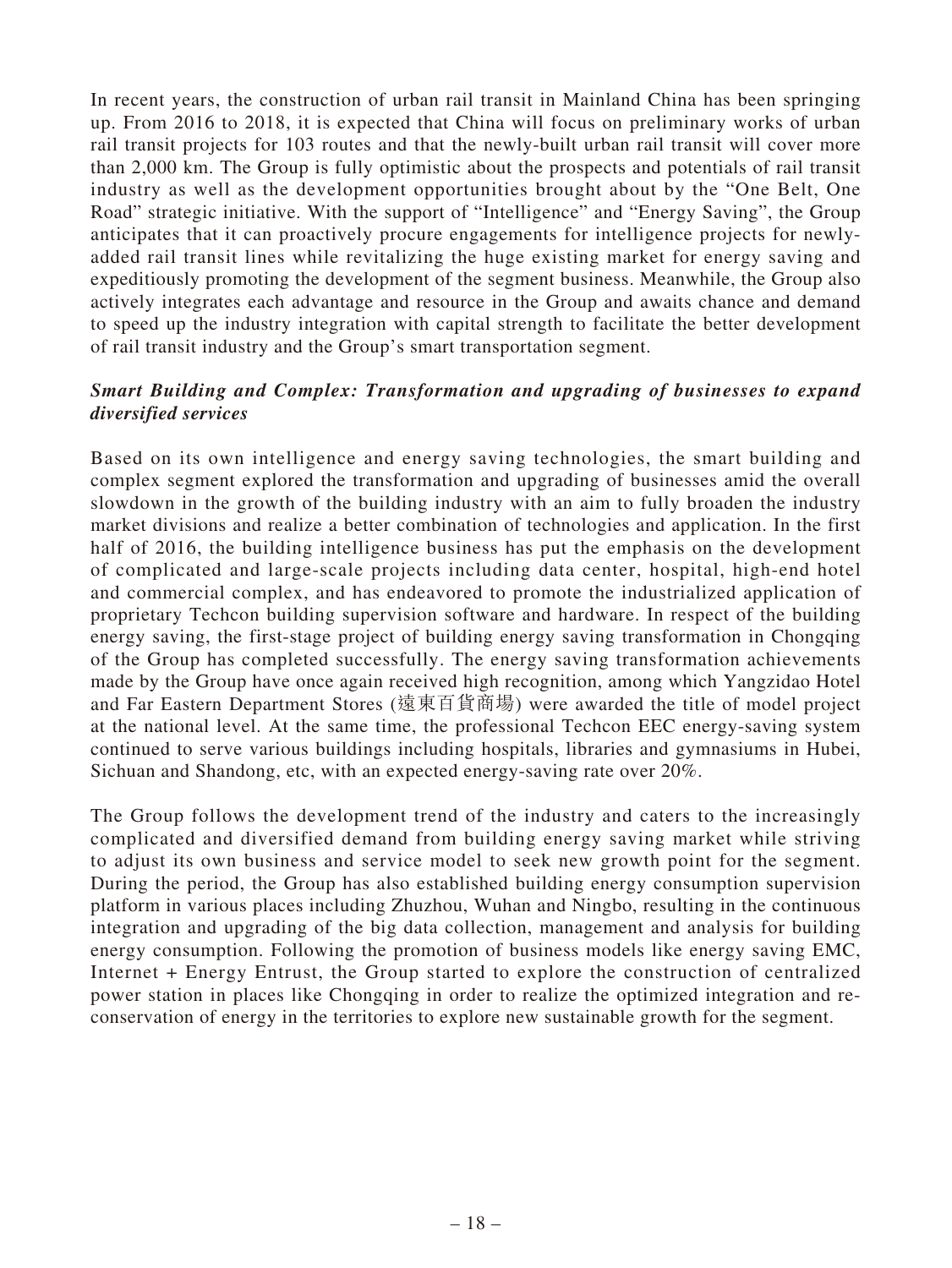### *Smart Energy: Offering "source, network and user"– integrated services through business integration and restructuring*

Efficient generation, distribution and supply of urban energy are essential for any green city to achieve low cost, low consumption and low emission goals. As an industry leader, the Group's smart energy segment completely covered the core technologies in urban energy network and engineering implementation capability, such as heating supply source and heating network monitoring, energy saving in heat supply and industrial energy saving. During the first half of 2016, in respect of heating network intelligence business, there were on-going projects in cities such as Datong, Baoding, Lanzhou and Xinxiang and various large-scale projects were signed successfully in Taiyuan, Baoding, Lanzhou and Wuwei. Local centralized heating supply areas were expanded and the quality of heating was improved through automation and intelligentization; in respect of heating network energy saving, several EMC projects have completed operation for the last heating season during the contract period with revenue contribution from energy-saving sector for the Group.

In the meantime, the Group continued to make great efforts in this segment to carry out the reorganization of resources and optimization of adjustment, explore the comprehensive integration of industrial energy saving business with urban heating business, and initial results were achieved. During the period, the Taiyuan Taigu Centralized Heating Supply Project was the first closed cycle systems engineering with multiple pumping stations which have characteristics of long-distance transmission, large height difference and large temperature difference. The project fully integrated the core technologies in heating supply field, realized difficult transmission of heat source under safety and economic conditions, and demonstrated the achievements following the optimization and integration of the Group's Smart Energy Business. Currently, based on its solid technical foundation and strong capability on heating source and heating network integrated solutions, the segment continues to tap into "source, network and user"– integrated energy management services, while exploring sustainable operation model such as heating network hosting and franchise. A number of projects were under negotiations. It is believed that they will create new sources of growth for the future development of the smart energy business segment.

### *Outlook*

Energy saving is one of the PRC's key projects under its "13th Five-year Plan". According to National Research Institute of Foresight Industry (國家前瞻產業研究院), it is expected that the aggregate output value of energy saving in respect of building, industry and transportation fields will amount to more than RMB600 billion by 2020. The accumulated investment on energy management contract (EMC) will amount to more than RMB700 billion, as such it will become a new green pillar industry of the PRC. As a leading provider of integrated energy saving services, Technovator will actively respond to the development of times and changes of energy saving service needs in all aspects and constantly adjust business strategies and models, and promote core technologies upgrading in all areas, and enhance the core software systems development and industry-oriented application, and accelerate proprietary products promotion and improve implementation capability on large-scale complex projects, in order to offer a comprehensive diversified energy saving service experience for customers, and also contribute to the development of the standardization and normalization of energy conservation industry and facilitate the growth of national green cities and energy saving and environmental-friendly industry.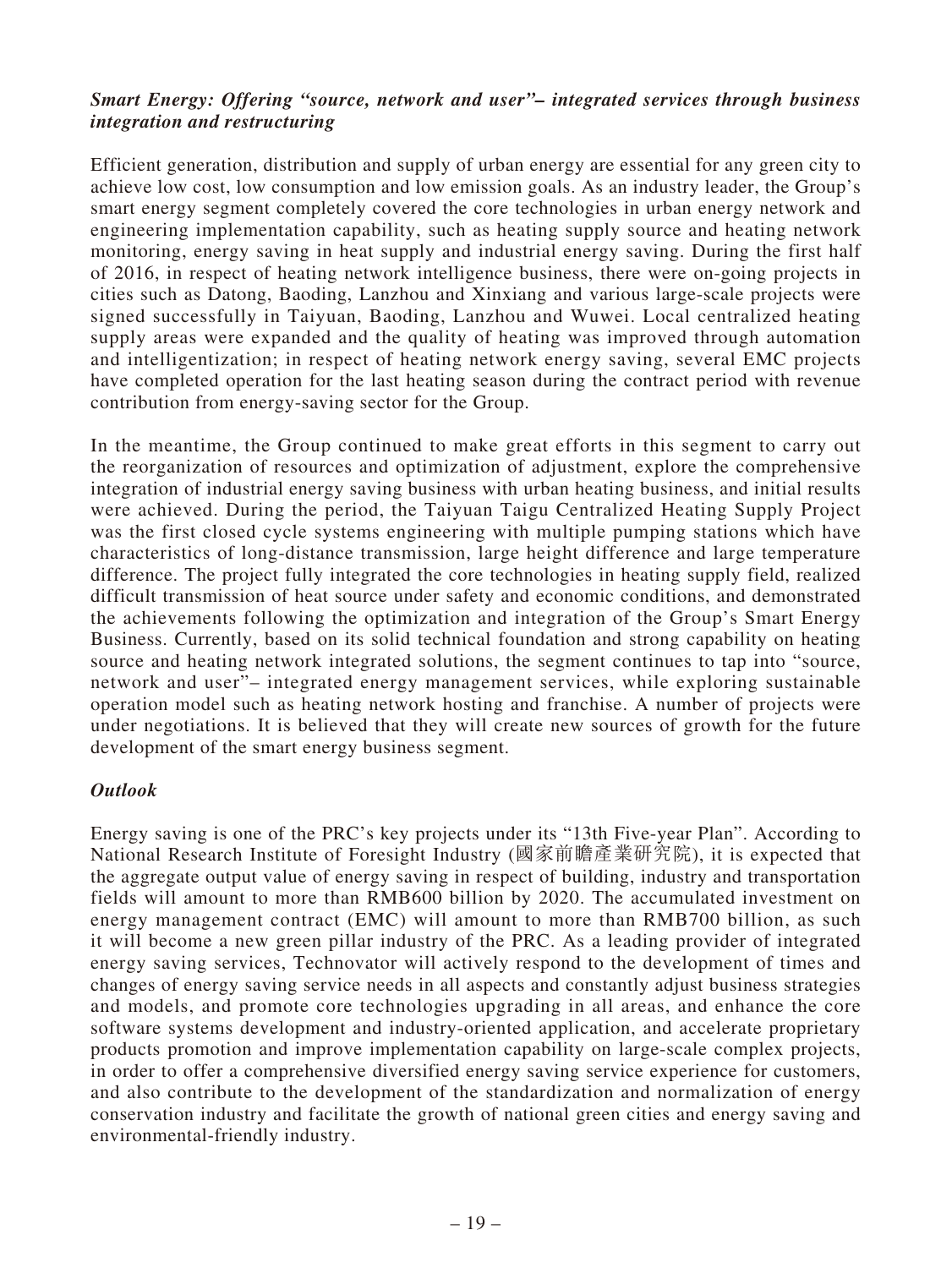Meanwhile, with the support from the capital market and the strong brand influence of Technovator and Tsinghua University, the Group hopes to continuously seeking industrial expansion and expediting the industry integration. The Group will realize leaping development through effective acquisition and merger or other cooperation methods, raising overall profit margin of the Group so as to create greater value for shareholders.

Looking forward, the Group is committed to providing smart energy management products, solutions and services throughout their full life cycles with comfort, intelligence and energy saving features. We firmly make progress on the development of integrated urban energy saving. The road ahead of the Group may at times be rough and difficult but we believe it will lead to a bright and dynamic future!

### **Financial Review – Continuing Operations**

### *Revenue*

The Group recorded net revenue of approximately RMB537.2 million for the first half of 2016, representing a year-on-year increase of  $1.1\%$ . On the one hand, benefited from China's increasingly growing demands for urban rail transit construction and urban centralized heating and energy saving, the smart transportation and smart energy businesses recorded a remarkable increase in revenue; on the other hand, the smart building and complex business suffered a substantial decrease in revenue due to the slowdown of the construction-related industries.

### *Revenue by business segments*

The table below sets out our revenue by business segments for the periods indicated.

|                            | First half of 2016 |         | First half of 2015 (restated) |         |            |
|----------------------------|--------------------|---------|-------------------------------|---------|------------|
|                            | $\%$ of            |         | $\%$ of                       |         |            |
|                            | Revenue            | revenue | Revenue                       | revenue | Comparison |
|                            | (RMB'000)          |         | ( <i>RMB</i> '000)            |         |            |
| Smart transportation       | 185,226            | $34\%$  | 80,334                        | 15%     | $>100\%$   |
| Smart building and complex | 246,898            | $46\%$  | 367,486                       | 69%     | $(32.8\%)$ |
| Smart energy               | 105,055            | $20\%$  | 83,717                        | 16%     | $25.5\%$   |
| Total                      | 537,179            | $100\%$ | 531,537                       | 100%    | $1.1\%$    |

### *Smart transportation*

Revenue from the smart transportation business segment substantially increased by 1.3 times, from approximately RMB80.3 million for the first half of 2015 to approximately RMB185.2 million for the first half of 2016, as a percentage of revenue increased from 15% to 34%. In recent years, China's demand for rail transit intelligence market has enjoyed a continuous and stable growth, enabling the increase of the Group's market share and competitiveness, which led to a rapid growth of smart transportation business. During the Period, the Group promoted the implementation of various urban subway intelligence projects including Shenzhen rail NOCC, Shijiazhuang Subway Line No.1, Suzhou Subway Line No.4 and successfully signed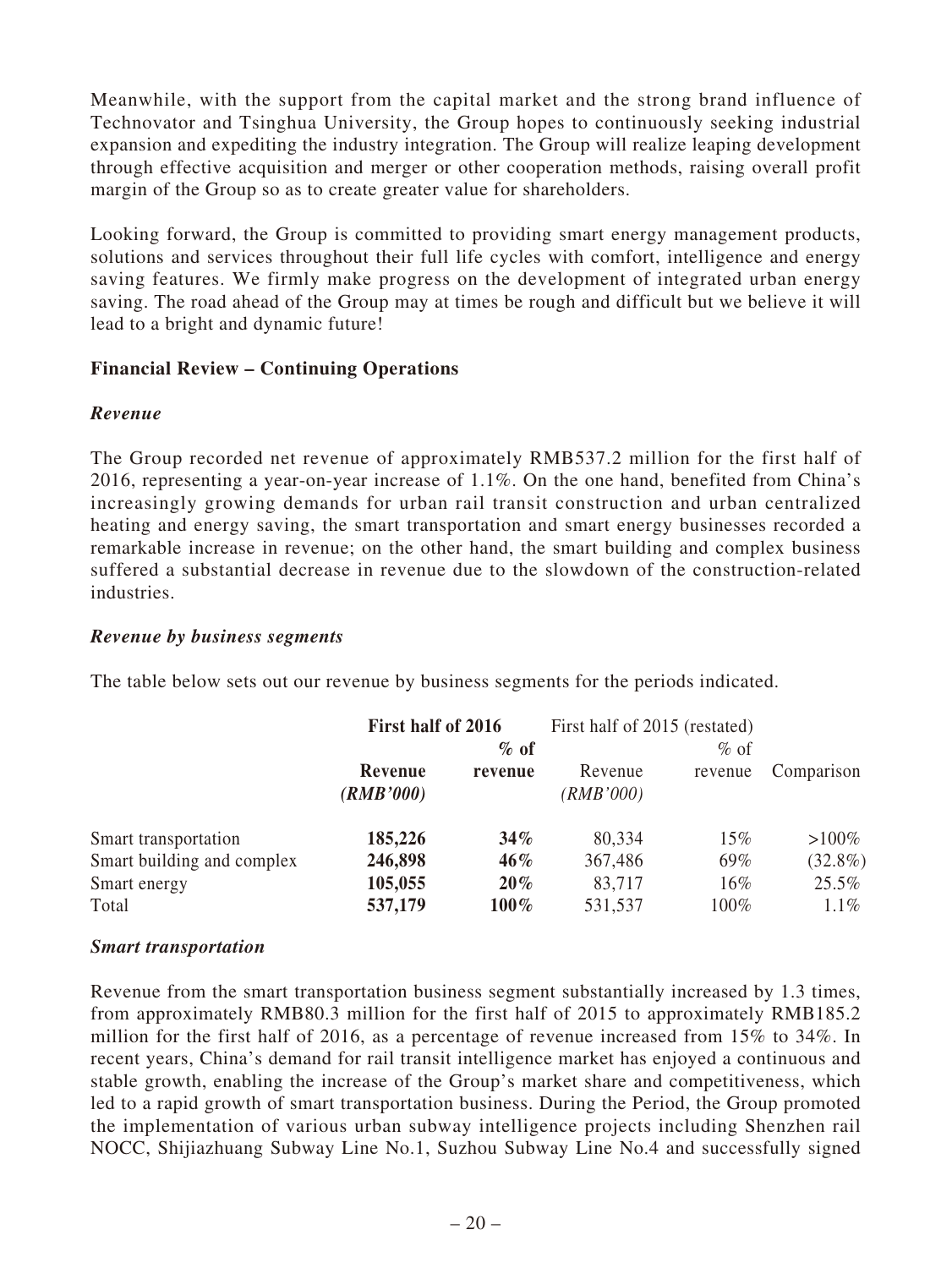the contract or won the bid for subway intelligence projects of various lines in different cities including Changchun, Qingdao, Chengdu and some overseas cities. Meanwhile, the Group succeeded in signing the contract and promoted the EMC project for the energy saving and transformation of the ventilation and air-conditioning system of Beijing Subway Line No. 8 and 9, through which the rail transit energy saving business made a great breakthrough of the strategic approach of connecting lines and networks.

### *Smart building and complex*

Revenue from the smart building and complex business segment decreased significantly by 32.8%, from approximately RMB367.5 million for the first half of 2015 to approximately RMB246.9 million for the first half of 2016. The significant decrease in revenue was due to the fact that the overall economic development of the country has been undergoing a profound adjustment, resulting in the depression of construction-related industries, slowdown of overall growth rate and decrease of profit margin. Facing this industry phenomenon, the Group is proactively transforming and optimizing its business portfolio. During the Period, the Group's building intelligence business has been focusing on the expansion into the fields of the data centers, high-end hotels, hospitals and smart complex. With contracts in respect of the North Data Center of Agriculture Bank of China, Baidu Cloud Computing (Yangquan) Center and intelligence projects in respect of hotels and commercial complex in various cities successfully signed, a solid foundation has been made for further revitalization of customer resources and discovering the subsequent energy saving demand in depth.

### *Smart Energy*

Revenue from the smart energy business segment increased by 25.5%, from approximately RMB83.7 million for the first half of 2015 to approximately RMB105.1 million for the first half of 2016. During the Period, the Group continued to promote the implementation of the heating network intelligence projects in various places including Datong, Baoding, Lanzhou, Rongcheng and Xinxiang. At the same time, the Group succeeded in signing the contract in respect of various heating network intelligence projects including centralized heating in Taiyuan Taigu, Huaneng Dongshan gas cogeneration centralized heating in Taiyuan, centralized heating in respect of Datang Baoding thermal power plant expansion project, Tongliao heat power centralized heating, west-east heat engineering in Lanzhou, centralized heating in downtown Wuwei.

### *Cost of sales*

Cost of sales increased by approximately 5.0%, from approximately RMB389.3 million for the first half of 2015 to approximately RMB408.6 million for the first half of 2016.

The increase was due to the increase in project revenue resulting in a corresponding increase in costs. The increase in cost of sales was higher than the increase in revenue due to the decrease in gross profit margin (as further discussed in the section headed "Gross profit" below).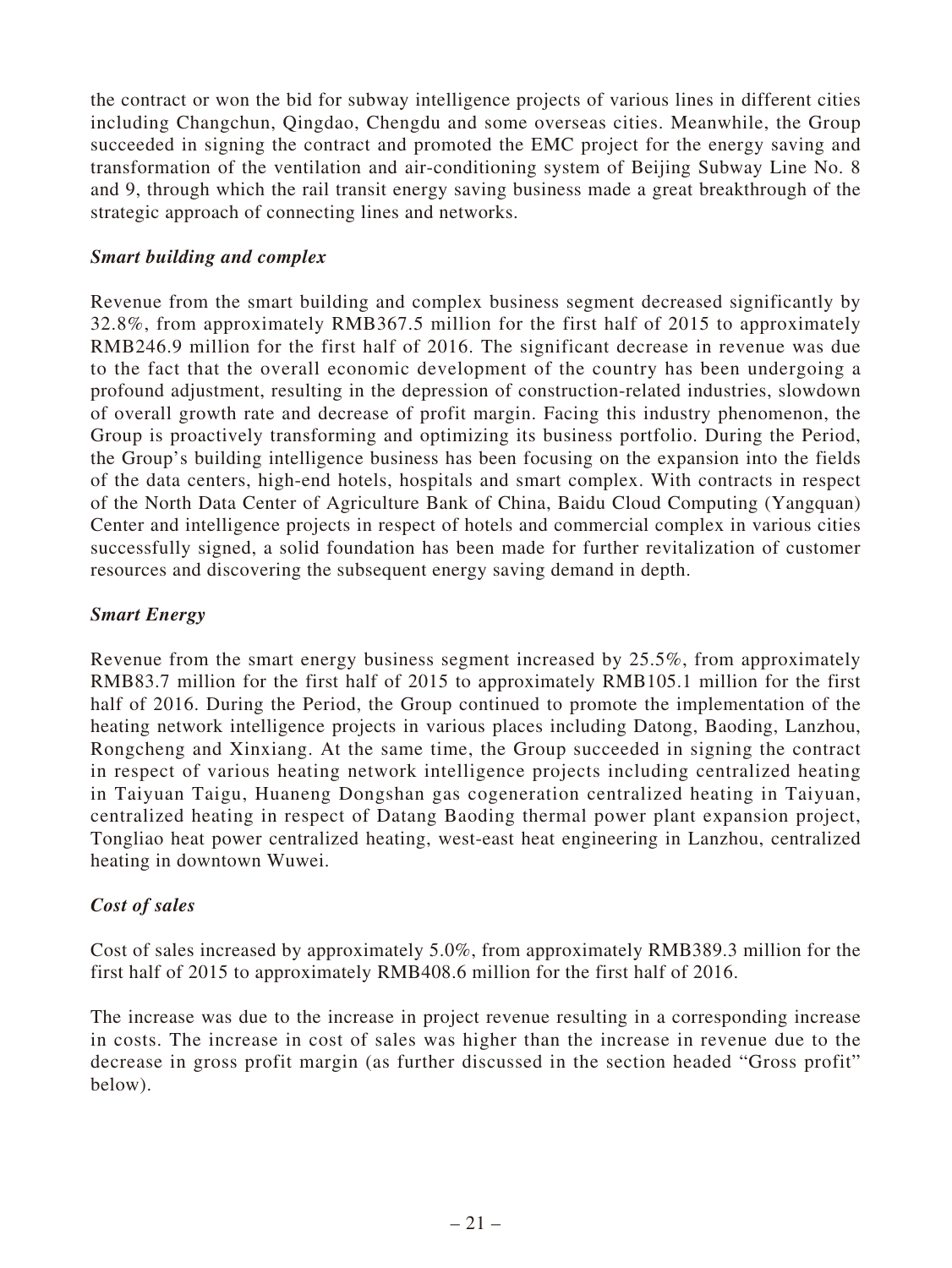# *Gross profit*

Gross profit decreased by approximately 9.6%, from approximately RMB142.2 million for the first half of 2015 to approximately RMB128.5 million for the first half of 2016. Gross profit margin decreased by 2.8 percentage points, from approximately 26.8% for the first half of 2015 to approximately 23.9% for the first half of 2016. In particular, the gross profit margin of the smart transportation business segment increased while the gross profit margin of the smart energy business segment decreased, and there was a substantial decrease of 6.7 percentage points to 21.6% in the gross profit margin of intelligent building segment which was primarily due to the decrease of income from building project technical services of the Group as well as the decrease of gross profit margin of intelligent building projects as a result of the sluggish condition of the building industry in the PRC.

### *Other revenue*

Other revenue decreased by approximately RMB7.1 million, from approximately RMB22.7 million for the first half of 2015 to approximately RMB15.6 million for the first half of 2016. It was mainly due to a decrease of the subsidy from and the interest income of EMC projects of approximately RMB2.3 million as a result of the pending commencement of new EMC projects based on the initiative of the National 13th Five-Year Plan in building energy-saving sector with city-level energy-saving planning as an early key development.

### *Other net gain*

Other net gain for the first half of 2016 was approximately RMB34.2 million as compared to approximately RMB2.3 million for the first half of 2015 which was primarily due to the exchange gains realised from the translation of cash in foreign currency of the Group.

#### *Selling and distribution costs*

Selling and distribution costs remained stable as compared to prior year at approximately RMB27.4 million for the first half of 2016. Selling and distribution costs as a percentage of revenue decreased slightly from approximately 5.2% for the first half of 2015 to approximately 5.1% for the first half of 2016.

#### *Administrative and other operating expenses*

Administrative and other operating expenses increased by 22.3%, from approximately RMB53.2 million for the first half of 2015 to approximately RMB65.1 million for the first half of 2016, which was mainly due to the increase in amortisation of intangible assets. Thus, administrative and other operating expenses as a percentage of revenue increased by 2.1 percentage points, from 10.0% for the first half of 2015 to 12.1% for the first half of 2016.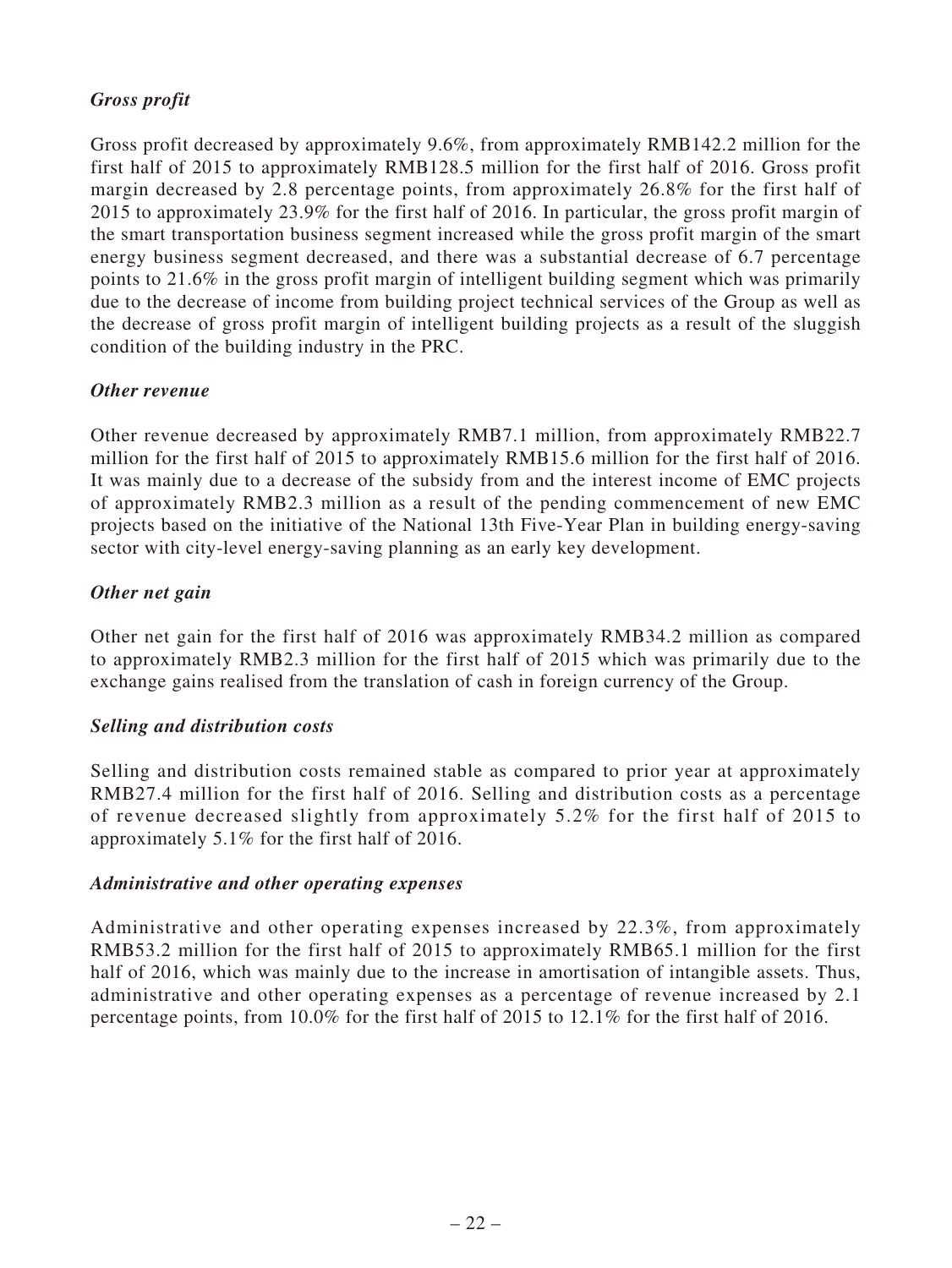### *Finance costs*

Finance costs increased by 19.5%, from approximately RMB16.6 million for the first half of 2015 to approximately RMB19.8 million for the first half of 2016. The increase was mainly due to the corresponding increase of finance costs of RMB12.3 million arising from the increase in consideration payable as a result of the completion of related business acquisition from parent company in the second half of 2015.

### *Income tax*

Income tax decreased by 33.7%, from approximately RMB8.0 million for the first half of 2015 to approximately RMB5.3 million for the first half of 2016, which was primarily due to the income tax exemption in relation to the exchange gains realized by the Group.

# *Profit for the period*

Profit for the period from continuing operations decreased by approximately 1.9%, from approximately RMB62.0 million for the first half of 2015 to approximately RMB60.8 million for the first half of 2016. Net profit ratio slightly decreased by 0.4 percentage points, from 11.7% to approximately 11.3%.

The basic earnings per share from continuing operations of the Group decreased by 14.6 percentage points to RMB0.0780 as compared to the first half of 2015 (RMB0.0913) while diluted earnings per share decreased by 8.7 percentage points to RMB0.0767 as compared to the first half of 2015 (RMB0.0840).

### *Working capital and financial resources*

The following table sets the Group's current assets and liabilities as at the dates indicated:

|                                          |           | As at       | As at      |
|------------------------------------------|-----------|-------------|------------|
|                                          | As at     | 31 December | 30 June    |
|                                          | 30 June   | 2015        | 2015       |
|                                          | 2016      | (Restated)  | (Restated) |
|                                          | (RMB'000) | (RMB'000)   | (RMB'000)  |
| Inventories                              | 387,034   | 283,762     | 264,327    |
| Trade and other receivables              | 1,288,806 | 1,212,817   | 1,178,453  |
| Trade and other payables                 | 1,470,900 | 1,459,534   | 1,033,172  |
| Average inventories turnover days        | 148       | 50          | 104        |
| Average trade receivables turnover days* | 319       | 175         | 255        |
| Average trade payables turnover days*    | 308       | 175         | 259        |

\* The calculation of turnover days excluded other receivables, other payables and related party amounts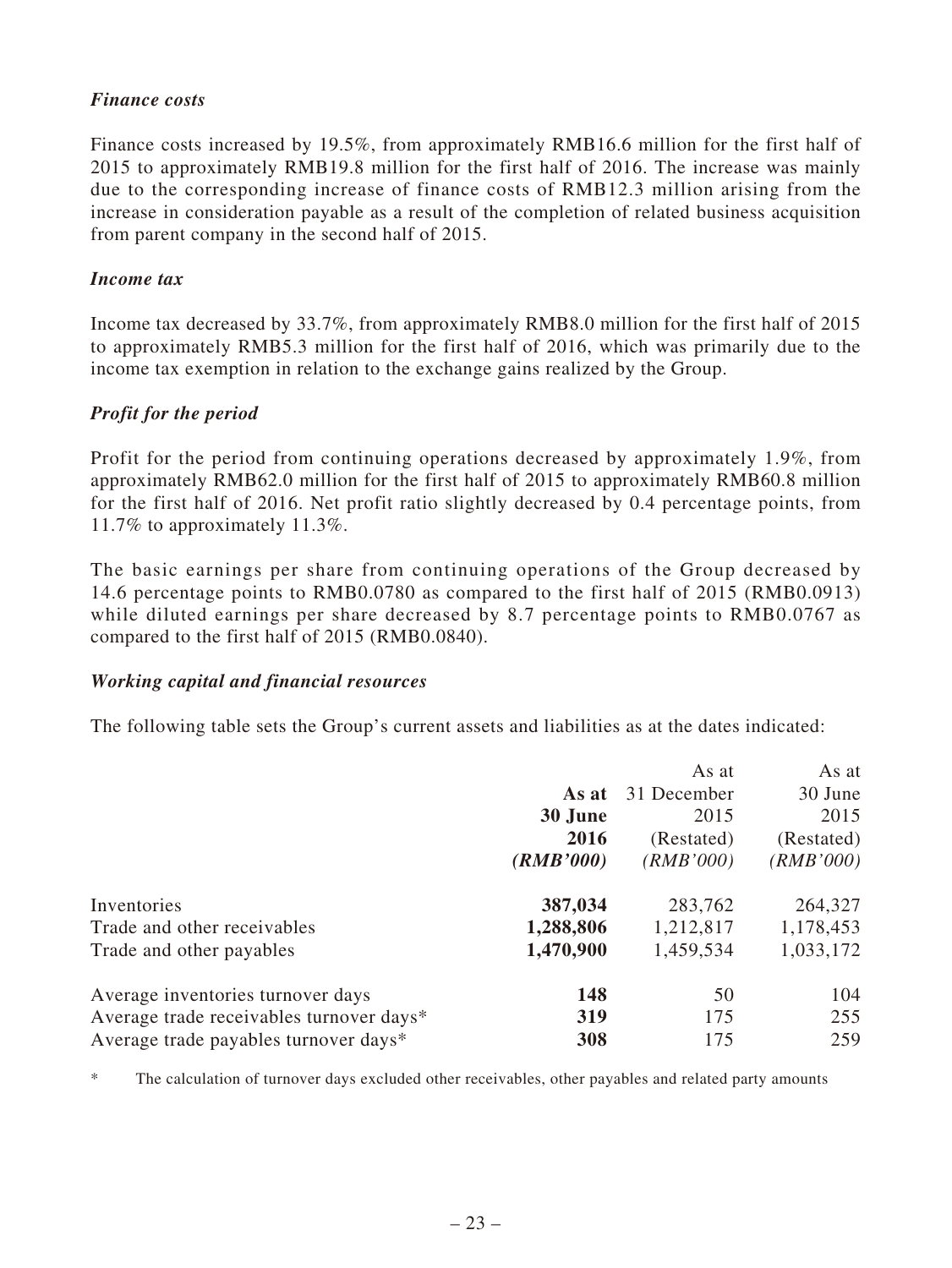The Group's inventories increased from approximately RMB283.8 million as at 31 December 2015 to approximately RMB387.0 million as at 30 June 2016; the inventory turnover days increased from approximately 104 days for the first half of 2015 to approximately 148 days for the first half of 2016, which was primarily due to the increase in inventory caused by the rapid growth in smart transportation business and smart energy business.

The Group's trade and other receivables increased from approximately RMB1,212.8 million as at 31 December 2015 to approximately RMB1,288.8 million as at 30 June 2016; the average trade receivables turnover days increased from approximately 255 days for the first half of 2015 to 319 days for the first half of 2016, which was due to the continuous expansion of the Group's business resulting in the corresponding increase in trade receivables; on the other hand, it was also due to the increase in the age of receivables caused by the slower progress of engineering projects in light of the slowdown in the growth of construction-related industries.

The Group's trade and other payables increased from approximately RMB1,459.5 million as at 31 December 2015 to approximately RMB1,470.9 million as at 30 June 2016 (the other payables include the remaining consideration payable for the acquisition of the related businesses from the parent company of RMB490.3 million); the Group's average trade payables turnover days increased from approximately 259 days for the first half of 2015 to approximately 308 days for the first half of 2016,which was due to the continuous expansion of the Group's business resulting in the corresponding increase in trade payables; on the other hand, this was also due to the fact that pursuant to the contract agreement between the Group and the supplier, the payment progress of engineering payables by the Group to the supplier is consistent with the progress of engineering receivables from customers to the Group. In view of the slower progress of engineering projects, the Group correspondingly adjusted its payment progress.

### *Liquidity and financial resources*

In the first half of 2016, the Group has financed its operations primarily through cash flow from operations and cash balance on hand. As at 30 June 2016, the Group had approximately RMB791.5 million in cash and cash equivalents, accounting for 39.4% of the Group's net assets (31 December 2015: net cash of approximately RMB1,261.9 million). The proceeds is planned to use as the Group's normal working capital, and/or payment of the remaining balance of the related business acquired from the parent company, and/or future acquisition, and/or repayment of loans according to the financing cost in the market and the Group's demand at its discretion. The Group's cash and cash equivalents consist primarily of cash in the banks and on hand and deposits that are readily convertible into known amounts of cash.

As of 30 June 2016, the Group's indebtedness consisted of short-term bank loan of approximately RMB181.0 million with an average annual interest rate of 4.68% and longterm borrowing of approximately RMB71.8 million with an average annual interest rate of approximately 4.35%. The decrease in the Group's indebtedness in the first half of 2016 was mainly due to the repayment of a short-term bank loan amounted to approximately RMB123.7 million and the repayment of a long-term borrowing amounted to approximately RMB100.0 million by the Group in the first half of 2016.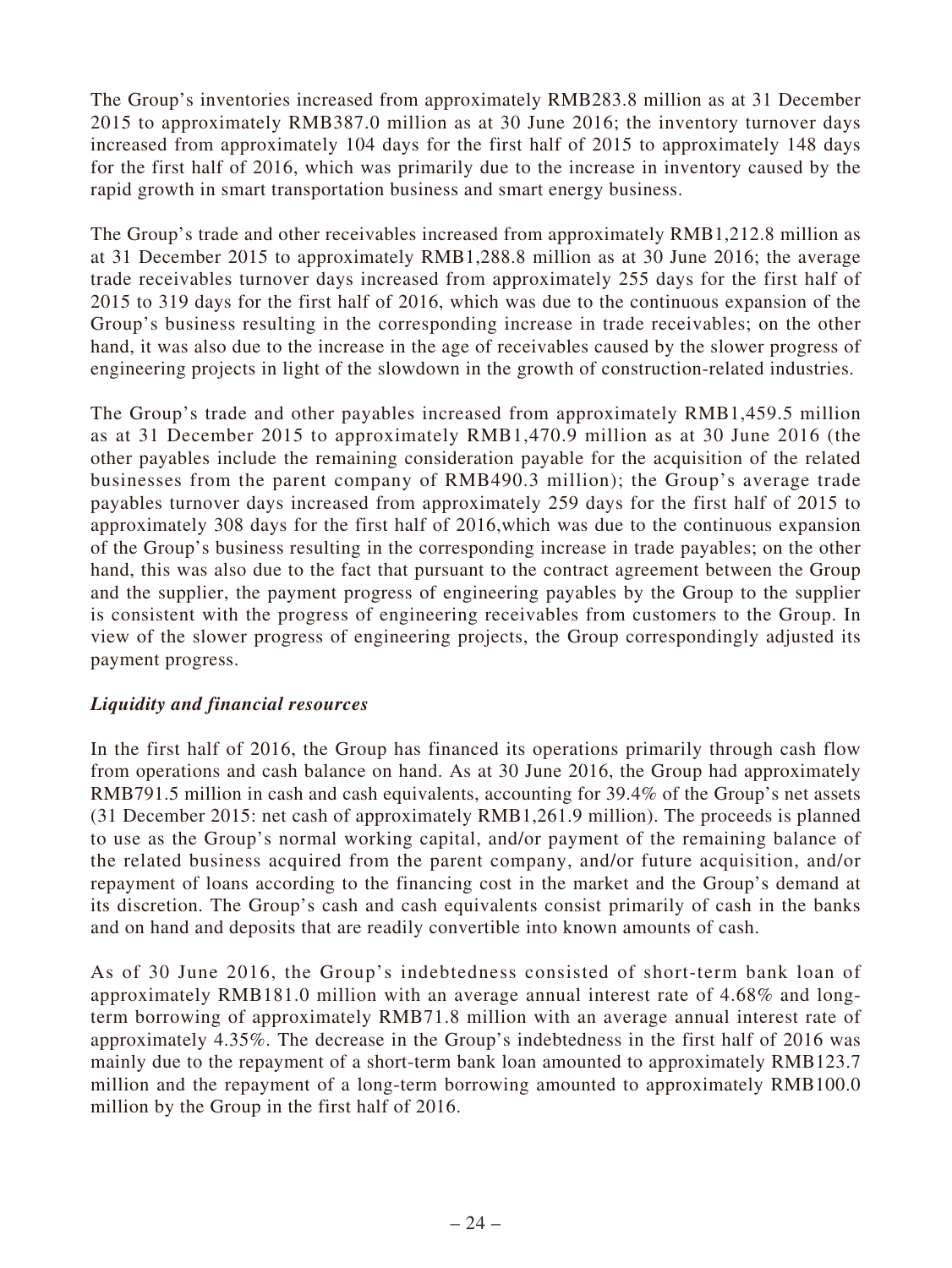As at 30 June 2016, the Group's debts were primarily bank loans and borrowings denominated in RMB. Cash and cash equivalents were primarily bank deposits and cash denominated in RMB, U.S. dollars, HKD and SGD and deposits that are readily convertible into known amounts of cash.

As at 30 June 2016, the net cash of the Group was approximately RMB538.8 million (31 December 2015: net cash of approximately RMB816.5 million). Gearing ratio, defined as loans and borrowings divided by total assets, was approximately 6.7% (2015: approximately 11.2%).

### *Pledge of assets*

As at 30 June 2016, the Group had no pledge of assets.

### *Contractual obligation and capital commitments*

Capital commitments outstanding at 30 June 2016 and 31 December 2015 not provided for in the financial statements were as follows:

|                | At             | At             |
|----------------|----------------|----------------|
|                | 30 June        | 31 December    |
|                | 2016           | 2015           |
|                | <b>RMB'000</b> | <b>RMB'000</b> |
|                |                |                |
| Contracted for | 286,496        | 304,461        |

### *Contingent liabilities*

As at 30 June 2016, the Group did not have any material contingent liabilities.

#### *Off-balance sheet arrangements*

The Group does not have any special purpose entities that provide financing, liquidity, market risk or credit support to it or engage in leasing, hedging or research and development services with it. The Group has not entered into any derivative contracts that are indexed to the shareholders of the Group (the "**Shareholders**") and classified as Shareholders' equity, or that are not reflected in its financial statements. Moreover, the Group does not have any retained or contingent interest in assets transferred to an unconsolidated entity that services as credit, liquidity or market risk support to such entity.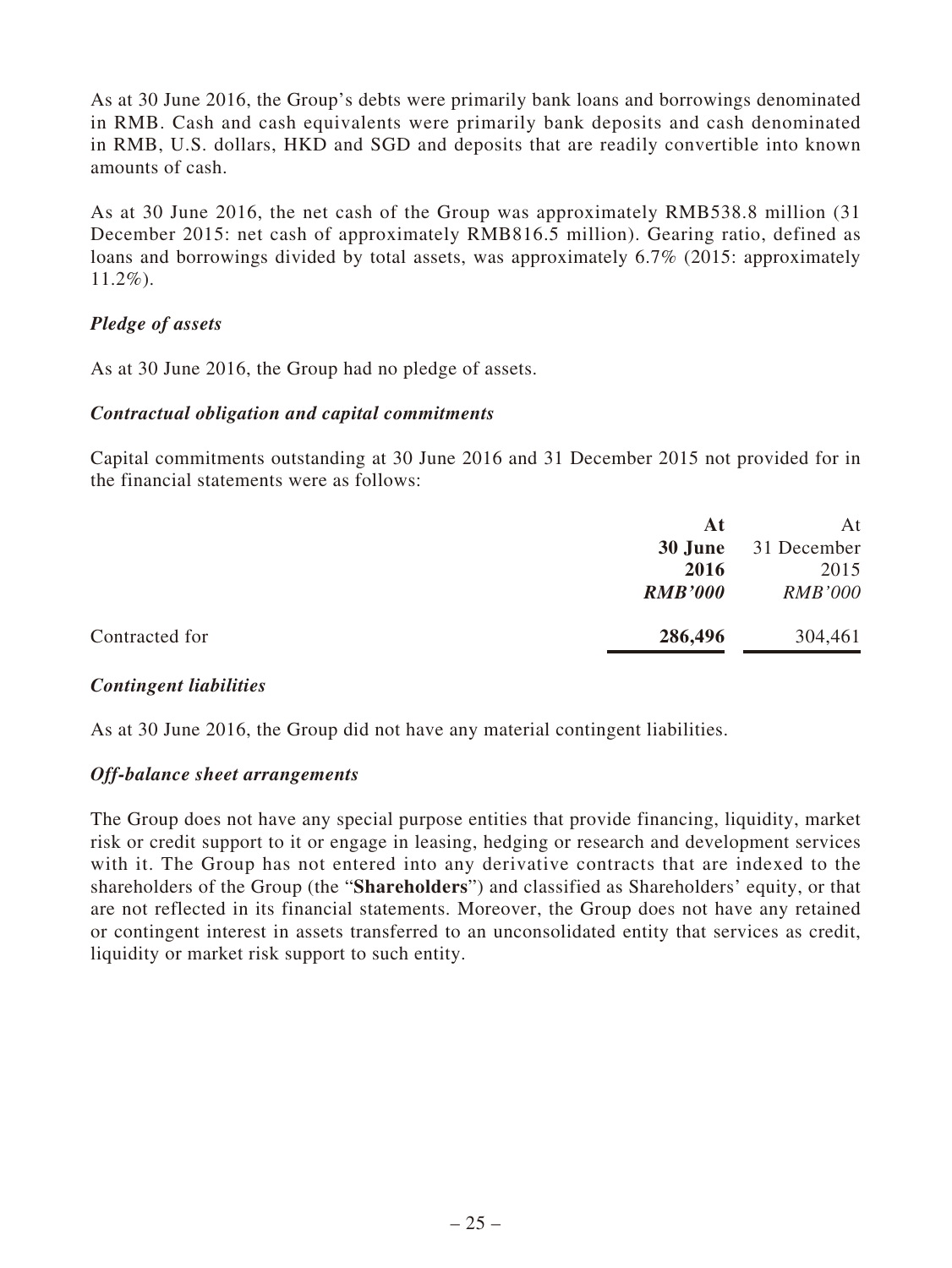### *Employment, training and development*

As at 30 June 2016, the Group had a total of 646 employees, representing a decrease of 16.1% compared to 770 employees as at 30 June 2015. Total staff costs for the first half of 2016 slightly increased to approximately RMB64.0 million from approximately RMB53.8 million for the first half of 2015.

As a matter of policy, employees of the Group are remunerated based on their performance, experience and prevailing industry practices, with all compensation policies and packages reviewed on a regular basis.

The Group provides training to its employees on a regular basis to keep them abreast of their knowledge in the Group's products, technology developments and market conditions of its industry. The Group also provides additional training for each new product launch so to facilitate its frontline sales staff's sales and orientation efforts. In addition, the Group's senior management also participates in conferences and exhibitions to deepen their knowledge in the industry.

### *Material acquisitions and disposals*

For the six months ended 30 June 2016, the Group did not make any material acquisition or disposal of subsidiaries or associates.

#### *Significant investment*

For the six months ended 30 June 2016, the Group had no significant investment.

### **CORPORATE GOVERNANCE CODE**

Throughout the six months ended 30 June 2016, the Company complied with all code provisions and, where appropriate, adopted the recommended best practices as set out in the Corporate Governance Code in Appendix 14 to the Main Board Listing Rules.

### **MODEL CODE FOR SECURITIES TRANSACTIONS OF DIRECTORS OF LISTED ISSUERS ("MODEL CODE")**

The Company has also adopted the Model Code set out in Appendix 10 of the Listing Rules throughout the six months ended 30 June 2016 as its code of conduct regarding securities transactions by the Directors. Having made specific enquiry with all Directors of the Company, all Directors confirmed that they have complied with the required standard set out in the Model Code and its code of conduct regarding directors' securities transactions throughout the six months ended 30 June 2016.